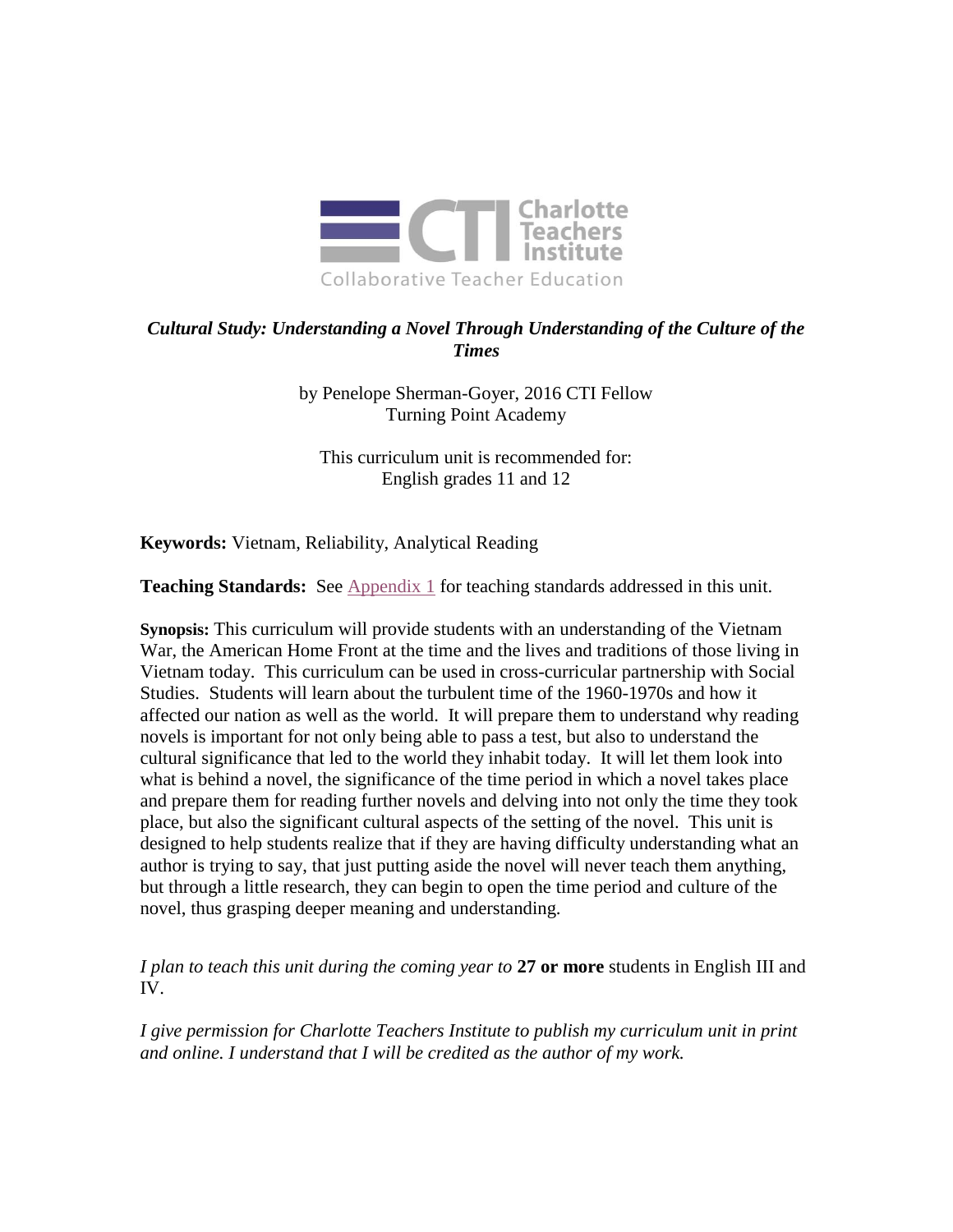# Rational

Teaching high school English for twenty years it has always been my goal to encourage my students to become readers. There was a time when I was a reluctant reader; then I was lucky enough to have a teacher who inspired me to read. He told me that reading was not all about reading just for school, but about getting out of the four walls I was contained within and going places I may never be able to physically go.

I have also been blessed with a teacher of history for a parent. I found when I would read something and struggle to understand the meaning, or the reason for it being written, or connect with the characters, my mother would make me look up the history connected with whatever it was I was reading. This always helped me gather the understanding that I was lacking. Since much of what we ask our students to read in based in the past, surrounded by cultures that are so far gone from the students today, these students struggle to find understanding and meaning, thus they often learn to dislike reading.

Linking literature to its cultural surroundings, gives us further understanding. It also allows for cross-curricular collaboration between the English and Social Studies departments.

Even Science Fiction and Fantasy are linked to the problems that faced the society of the times they were written in. A background of the climate and culture of those times helps us gain understanding. This can be seen in H.G. Wells novels that are based around the difficulties that sprang up in politics and the complicated culture of the Victorian Era in Britain.

Our cultures define us, and one of the most lasting links to any culture is the literature that is produced and shared. We should examine the culture of a people, a time or a place to help us examine what they left behind.

#### School/Student Demographics

I teach eleventh and twelfth grade English at Turning Point Academy. Turning Point Academy is the only alternative school in the Charlotte-Mecklenburg School District in Charlotte, North Carolina.

My classes consist of three blocks of mixed eleventh and twelfth grade students. Being at an alternative school, my classroom numbers fluctuate from day to day with students transitioning out and transitioning in to the classes. Many of my students are reading just at or below grade level. There are also some who read significantly below grade level. There are several students with 504 or Individualized Education Plans who have state and federally mandated accommodations. All documents can be differentiated to fit with needs of students and mixed level groups can be established, with the highest level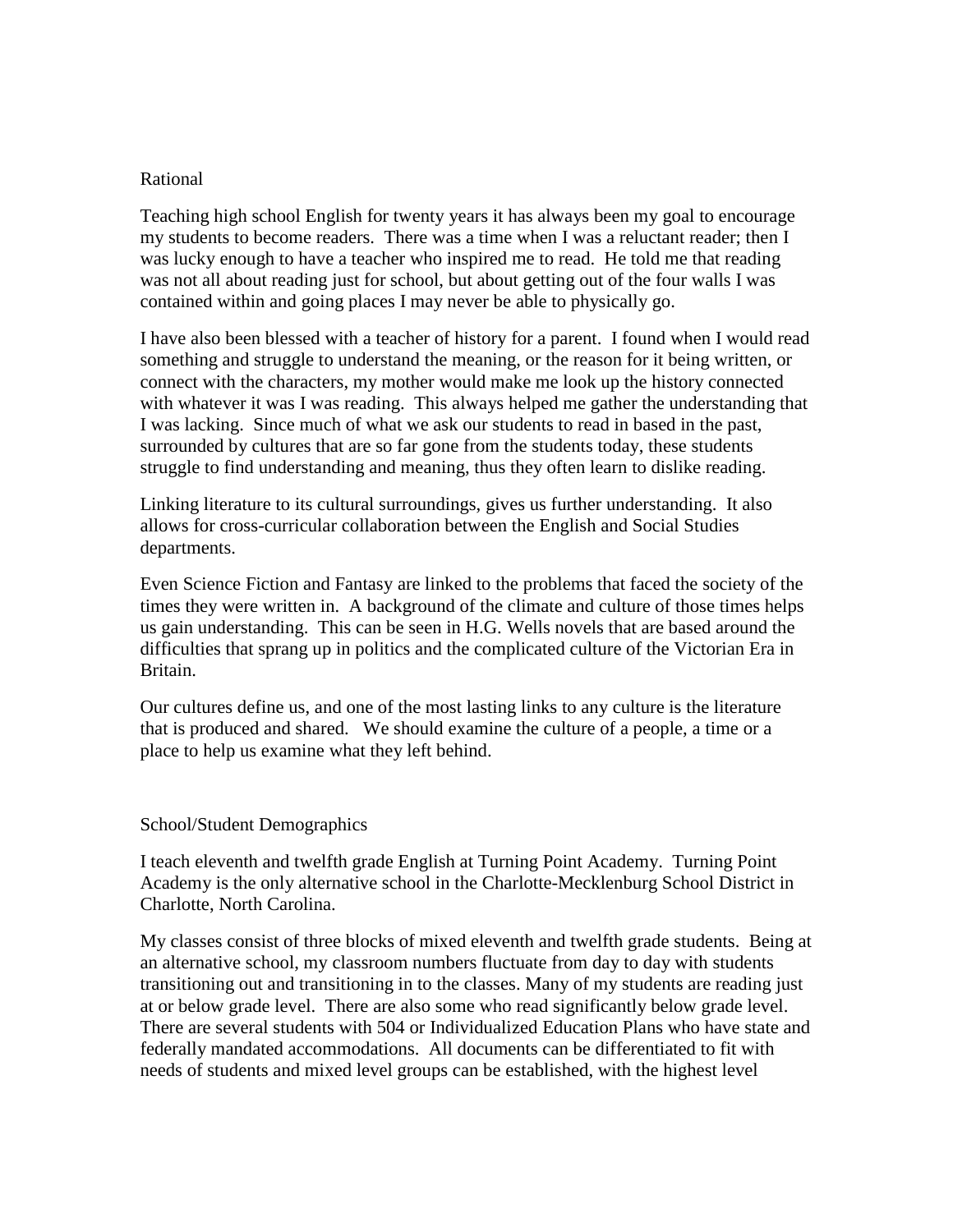readers mixed with on grade level and below grade level learners, giving the higher level learners the opportunities for extension work, by being a leader and taking an interest in their classmates learning.

My classes are comprised of mostly African American males, with many being over 18. They are sent to us from all the high schools in the district.

### Unit Goals

The goals of this unit are to reinforce the common core standards for the junior and senior year of high school, so that students go out into the world with a knowledge of how to understand what they are being asked to read, whether it for employment right after graduation or in their college courses.

The students will also learn useful research skills to gain further understanding and can explore worlds and cultures that they might not ever have experience in their everyday life. I would like students to also gain a love of reading, to pick up a novel, not just for English class, and enjoy it, even if it is outside their realm of understanding when they begin.

Most students I have the pleasure of working with seem to think that the internet is for keeping up with social media, fantasy football and sound cloud. They do not realize that there is so much more for them to learn, especially when they gain the knowledge of how to critically analyze a website, or an article on line to ensure that it is relevant and reliable.

### **Content Research**

Through the seminar and my own research, I have learned that much of what I was already doing did not have to be thrown out. I could up our game on the common core standards and raise the assessment scores at the end of the semester without teaching to the test. In our seminar, there was a lively discussion on the merits of standardized testing and how to fit in the strategies that do more than prepare a student to pass said standardized tests.

Our Seminar, Literacy and Literacies in the  $21<sup>st</sup>$  Century. As a group, we debated as to what the definition of literacy was. Can it be more than just the knowledge of how to read and write? In an ever-expanding global world that has become interdependent, and connected at a glance, shouldn't our up and coming generations have an awareness of the world and the cultures that they may have to interact with? Can we use our knowledge to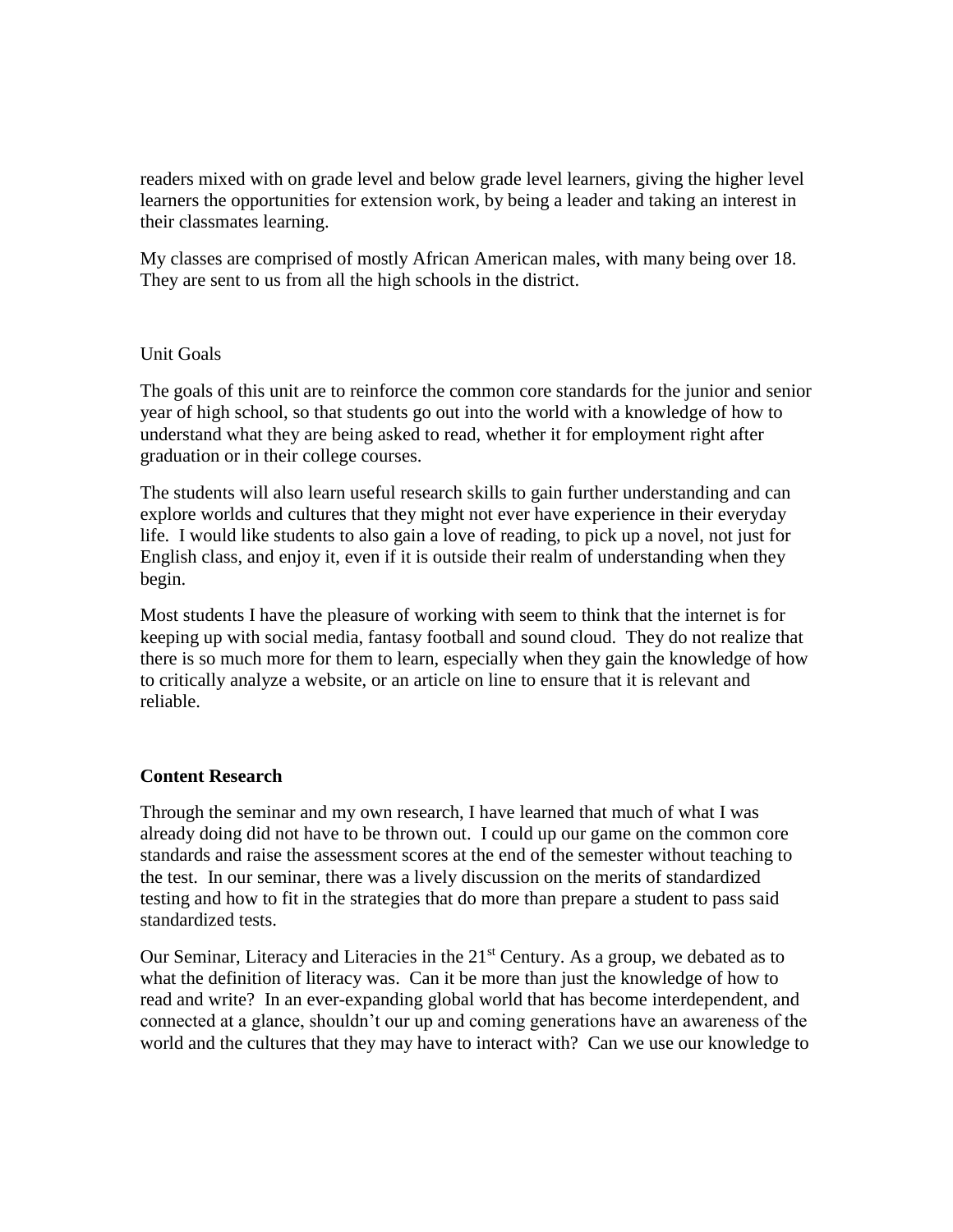help break stereotypes and maybe help heal the world through understanding and not just live in our own little slice of the world without any impact?

When looking at many different guidelines for instruction, such as scope and sequences and generalized curriculums, we often leave little room for true or in depth instruction. Teachers tend to cater to short stories or parts of novels, but it seems that there is little time for the reading of full novels except for in the AP courses. We have forgotten to enlighten our students to ensure we cover all of the standards for both reading literature and reading informational texts.

Bernard Schweizer, a professor of English at Long Island University, wrote a paper entitled "Cultural Literacy: Is It Time to Revisit the Debate?" In it he remembers teaching a freshman writing class at Duke University and in his class, very few recognized the words of some important and valuable writers. The stance he took was that several theorists looked at cultural literacy as "a narrow set of privileged, specifically western, masculine, White values masquerading as universal truths."<sup>i</sup>

Schweizer was astonished at the amount of information his students could not recognize from figures such as Ghandi, Hemmingway, Thoreau, as well as Cervantes, Orwell and the Bible. Too often we have given students short cuts to get them to read anything and have giving up on the true meaning of what I believe it means to be literate. The novel is a dying form of entertainment with all the electronics at hand, and today's generation are being allowed to move fast and easy. If we can teach them the elements students need to master the common core standards with stories that are relevant to them, then we are leaving out a large part of their cultural education, even if it seems as if that culture is dead white males. Students need to be exposed to all literature, but starting with literature that will engage the audience and make them comfortable with their reading abilities must come first. Then a push of the classics can begin.

I work with a largely African American male population and I had to agree when Schweizer claims, "the issue of cultural literacy is socio-economically coded."ii This observation is one of the reasons for opting to write a curriculum that shows a way to look at literature as more than the collected works of dead white males, but as a broadening of horizons, of looking at the world not just through the pages of a novel, but as a part of a greater learning experience.

Now the object is how do we go about all of this while still being able to help our students achieve mastery of the standards set for them?

The other part of this is the literacy part, and how do we get students to read at grade level and comprehend what they have read? Not only do they need to be able to comprehend on a literal level, but they need to be able to make inferences and connections to the things they already know for a deeper understanding.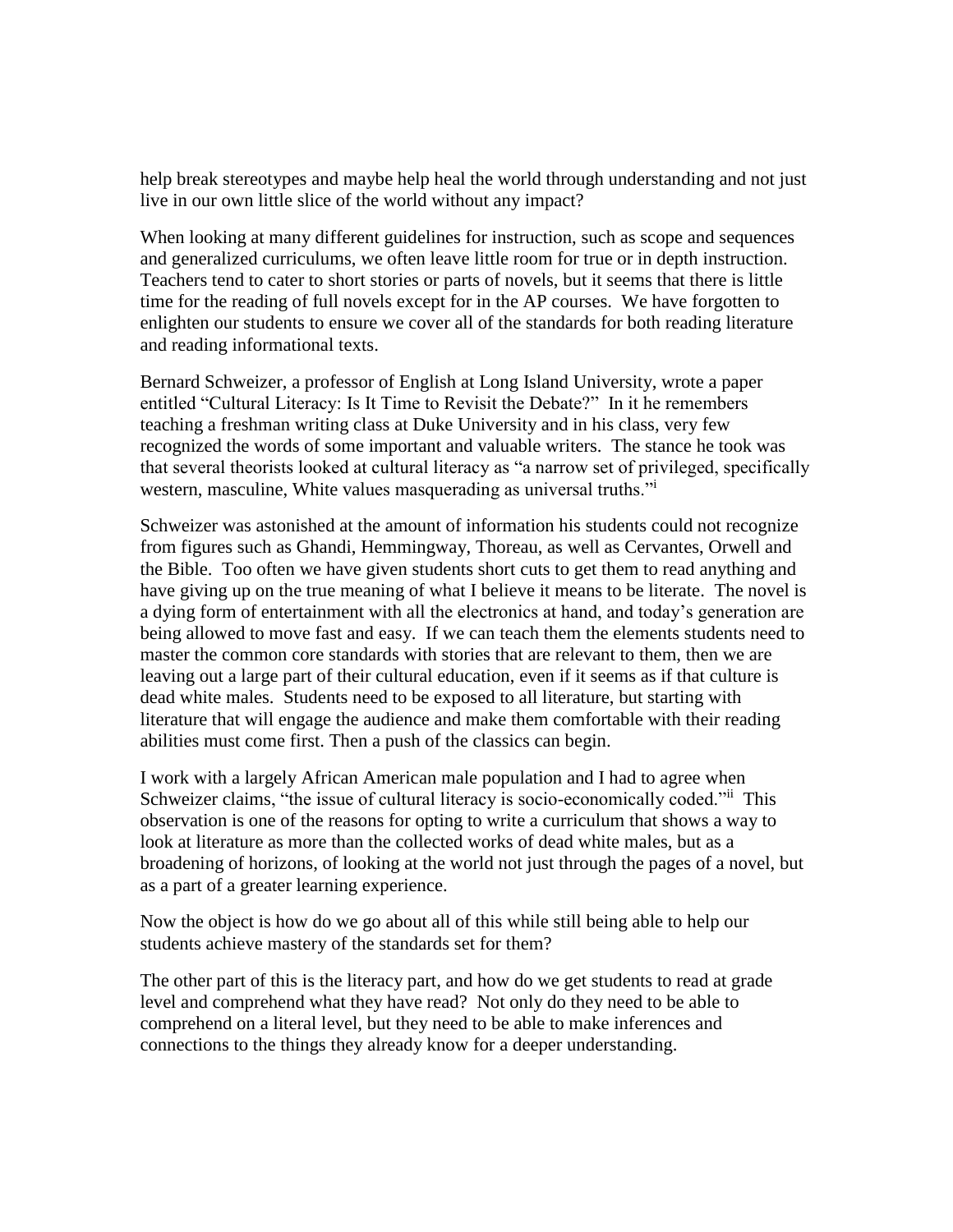One of the things that I am beginning to understand from the readings we have done in seminar is that more discussion needs to take place around what is being read. I have broken my classes, thankfully small enough to do so, into groups of 3-4 that rotate through three stations. One of the stations is a reading station where students are encouraged to share the reading, asking questions as they go, while sharing the knowledge that they have gained doing their research.

Each group is made up of mixed ability levels and each student in the group is assigned a different topic to research so that they can share their gained knowledge as they read and come across elements in the chapters that pertain to their own research topic.

One element that I have always included in my classroom when I do a novel study is the idea of the Socratic Seminar. Before I begin, I always lay down ground rules. I also research topics from the novel that I can use to make connections to the world at the time of our reading. My Socratic Seminars take place on Fridays when we have a shortened schedule.

For every Socratic Seminar, I create the guiding questions and sit in as moderator of the discussion. After one of the seminar readings, I realized that it might be better to let the students create the guiding questions and to appoint a student to be moderator, so I can listen to what they say and not to interfere unless the discussion gets too off topic or out of control. The reading of Chapter 18 from *Literacy Instruction for Today's Classroom* struck me not only for its thoughts on letting the students take control of all aspects of the Socratic Seminar, but the classroom in the "Case in Point" had been studying the background of the 1920's to coincide with their reading of *The Great Gatsby.* It was what I am trying to get students to do to further their understanding.

After doing much preparation on how to conduct a Socratic Seminar the teacher prompted her students, "I told the students to make sure they had completed the reading of the first three chapters of *Gatsby* and to write down five questions about the chapters. The questions could be something that they wanted to spend time discussing because it was interesting or important to the novel, personal connections they found between the novel and their own lives, or just general questions they wanted to have clarified by their classmates."iii

I rather like the idea of taking all the work off myself, straining to think what the students might want to discuss about a novel, and giving it over to the students themselves. The teacher in the case study even appointed a class discussion leader, so that a student was responsible for beginning the Seminar and keeping the flow of ideas and discussion moving. It also gives the students autonomy that they rarely are able to gain in a classroom, especially in a school where there are very strict guidelines, uniforms and regulations that the students must follow every day.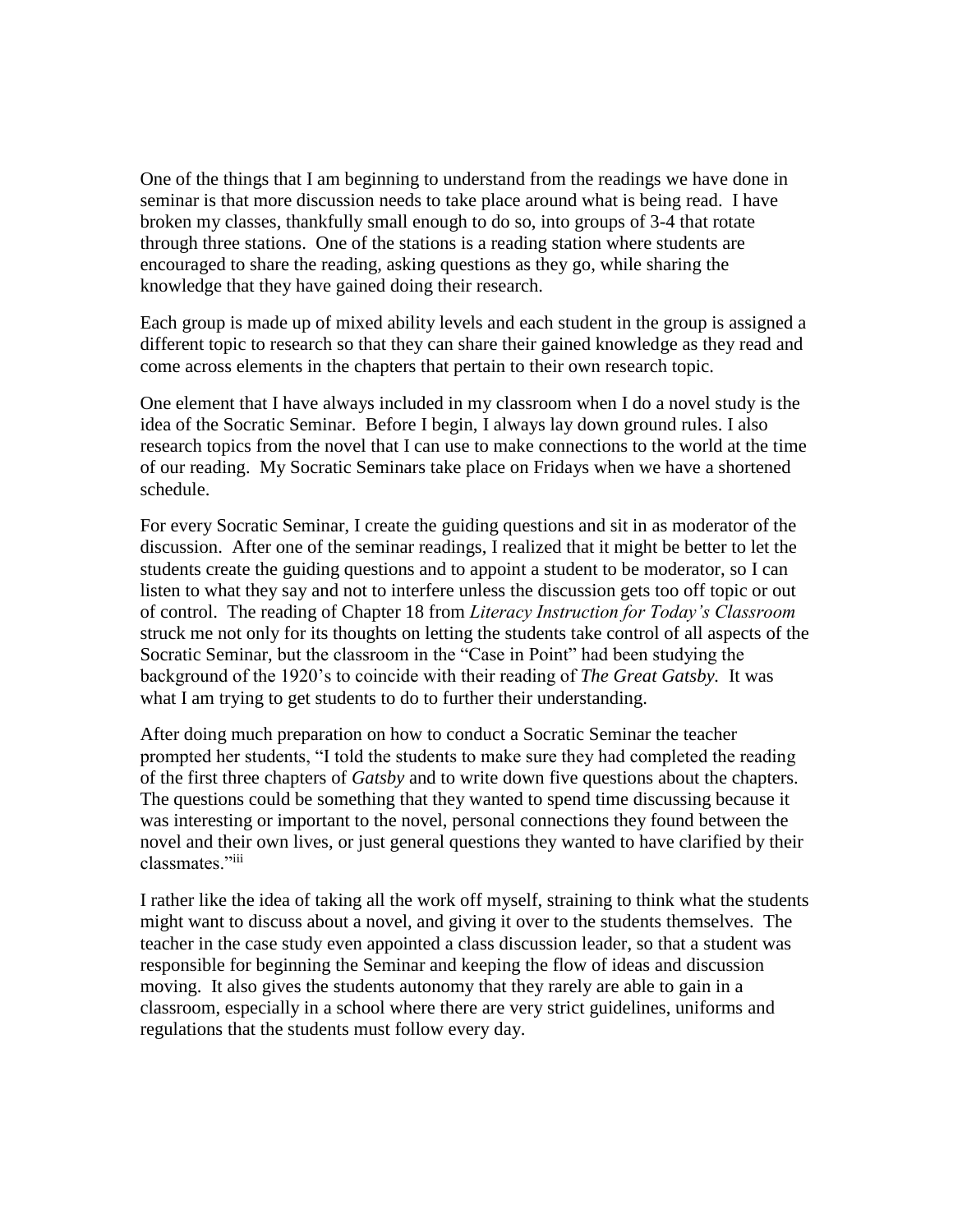As I contemplated what I wanted the student project to be, I thought a lot about a visual representation of the content that the students were researching. Pictures often tell us more about something than words can, and with pictures, I have found that most students do not ask what they should be seeing, or thinking as they look. Asking if they are correct, seems to be a theme in my classroom that I am trying rather hard to reverse. Many of the students I serve have been disappointed in the past, often being told what they thought was wrong. I go by the theory that if you can back up what you say with textual evidence, then you are correct. I spend much of my time asking my students what they think when they ask me a question about a reading.

The first week of school, we usually don't get into content. This year, as I was contemplating the visual piece of the project, I showed a series of photos of Vietnam that my sister had taken when she was there a year ago on a motorcycle trip. I did this before I introduced the novel and the project. The photos played as a slide show and I asked the students to sit quietly and look at the photos. They had approximately fifteen minutes to look before I asked them to write what they observed. The different things I heard from them surprised me and not once was I asked, "What am I supposed to be seeing?"

Case in Point 20, from Chapter 20 of *Literacy Instruction for Today's Classroom*, was all about "Paying Attention to Images." It dealt with the idea of Visual Thinking Strategies. I had never heard that term, but it was something I had done often in my classroom, especially while I was teaching Global Studies and American History alongside of the English classes I taught. I never knew there was a structure to this idea of using visuals to open minds and encourage student thinking from a visual perspective.

One thing that I do when I sit in a group with my students, is ask questions in the middle of the reading. They find it annoying because they just want to get to the end of the reading, do whatever task I have set for them and be done with it for the day. They have not learned to question, or reflect on what they have read. They don't understand why they need to stop and make the connections to the text that is in front of them. Sometimes I feel as if they haven't been taught to think for themselves, just to parrot back what they feel the teacher wants to hear.

Schools have changed the way things are done. There is no longer rote learning happening, but now it is more student-centered and differentiated so that everyone, of every ability, can get something out of it. We have done one disservice, we forgot to teach them how to think for themselves. Somehow, even though we are no longer learning by the skill and drill method, we haven't taught our students how not to be prepared for the skill and drill. They are still waiting for us to tell them what to think. Education has made the shift, but forgot to tell the students that began school before the shift that it was occurring. We expect more from them, without giving them the skills to give us more.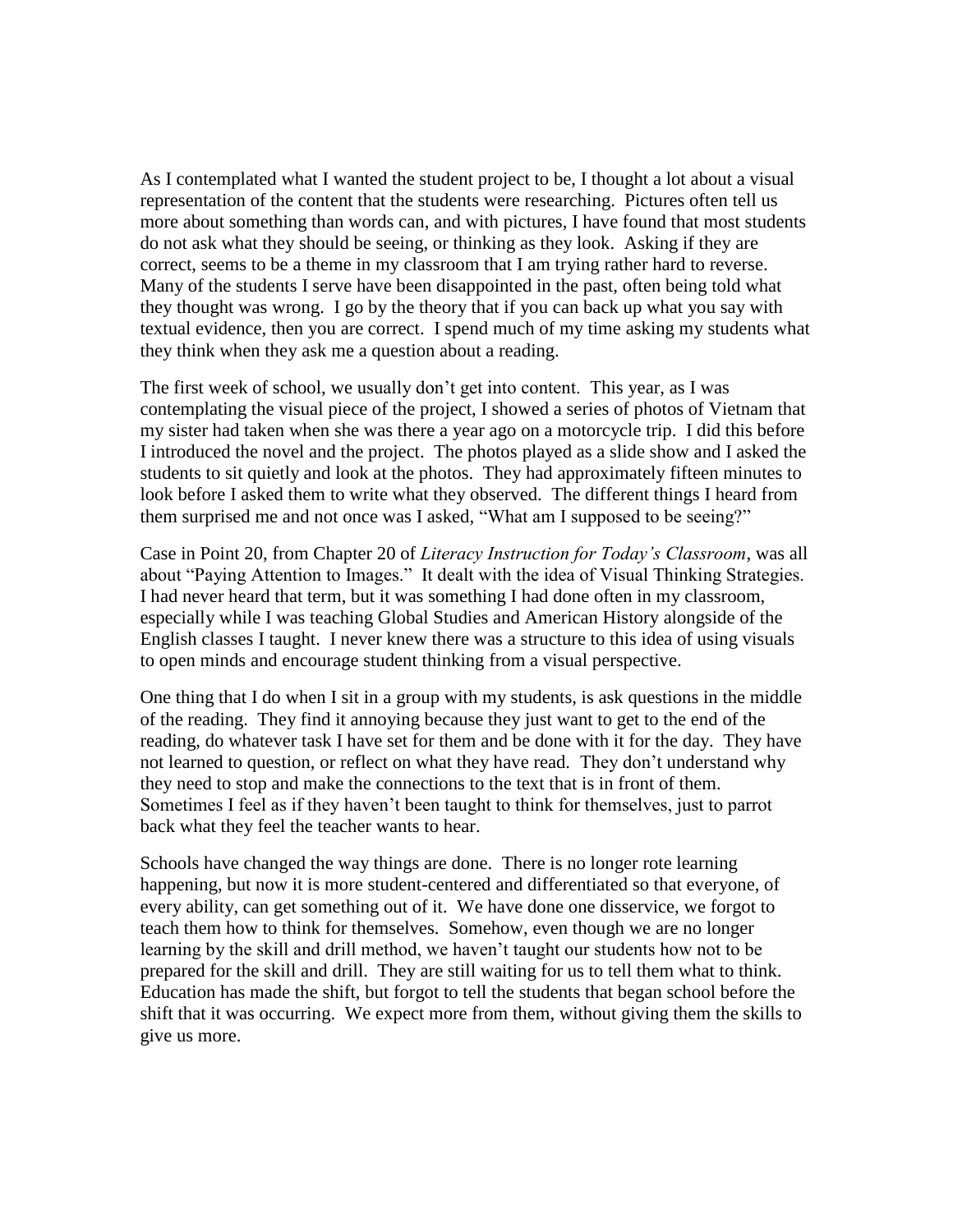Many of the readings we have done for seminar have been about guiding students through their thinking. Two readings that we completed for the same evening were about the idea of teaching students' strategies to think on their own. Teaching students to think about texts more deeply, in a manner that allows them freedom, but keeps them focused on their text in question. Both *In the Age of Analytic Reading* by Colleen Pennell and *Reading From Different Interpretive Stances: In Search of a Critical Perspective* by Christine Leland, Anne Ociepka and Kate Kuonen deal with different ways of getting to students to think critically about what they have been given to read, and to make connections to the text for deeper understanding.

In *Reading From Different Interpretive Stances*, the authors looked at teaching students to look at a text from multiple perspectives at one time. The perspectives are referred to as Interpretive Stances and include metaphorical, philosophical, aesthetic, analytical, intertextual and critical. Each stance has its own set of guidelines for the responses made to get students thinking.

This reading has me reevaluating my curriculum for the second semester, so that the students will have and understand the different stances and begin to work with them before we move into reading the novel. Getting students to think about the novel from an aesthetic stance, which is described as "response to the emotional experience of the reading,"<sup>iv</sup> has become a priority. I use questioning to lead them to thinking about the soldiers in the jungles of Vietnam and to think about the lives that the soldiers have left behind, as well as how they react to the different situations and why.

Through the questioning, students look at the novel from an analytical standpoint. The analytical interpretative response, is a way in which the students "respond(s) to how the text works and why the author wrote it in a particular way."<sup>v</sup> This works particularly well with a novel like *The Things They Carried*. The author goes back and forth between his past and his present, writing from the perspective as a narrator, but also a solider there in the foxholes, humping through the jungle with his unit. Some chapters even foreshadow what is to come with tidbits of the stories, enticing the reader to continue, even if the foreshadowing spells doom.

To get students to discuss in groups as they read, there are discussion prompts in the cover of their folders. The prompts consist of sentence stems to encourage thinking and to help reach deep and use inferencing to understand what the author is saying. In *The Age of Analytical Reading: Understanding Readers' Engagement with Text,* Colleen Pennell shows photos of the posters that are used to help guide discussion. The discussion stems are very similar to the ones that I have created for my students. I choose not to put them on the wall on a large poster. My students are older than the ones she was describing and I wanted my students to learn the ideas behind the stems, but not necessarily use them as a crutch when they discuss. The stems are more a suggestion than a series of steps to get discussion going and to keep in on track.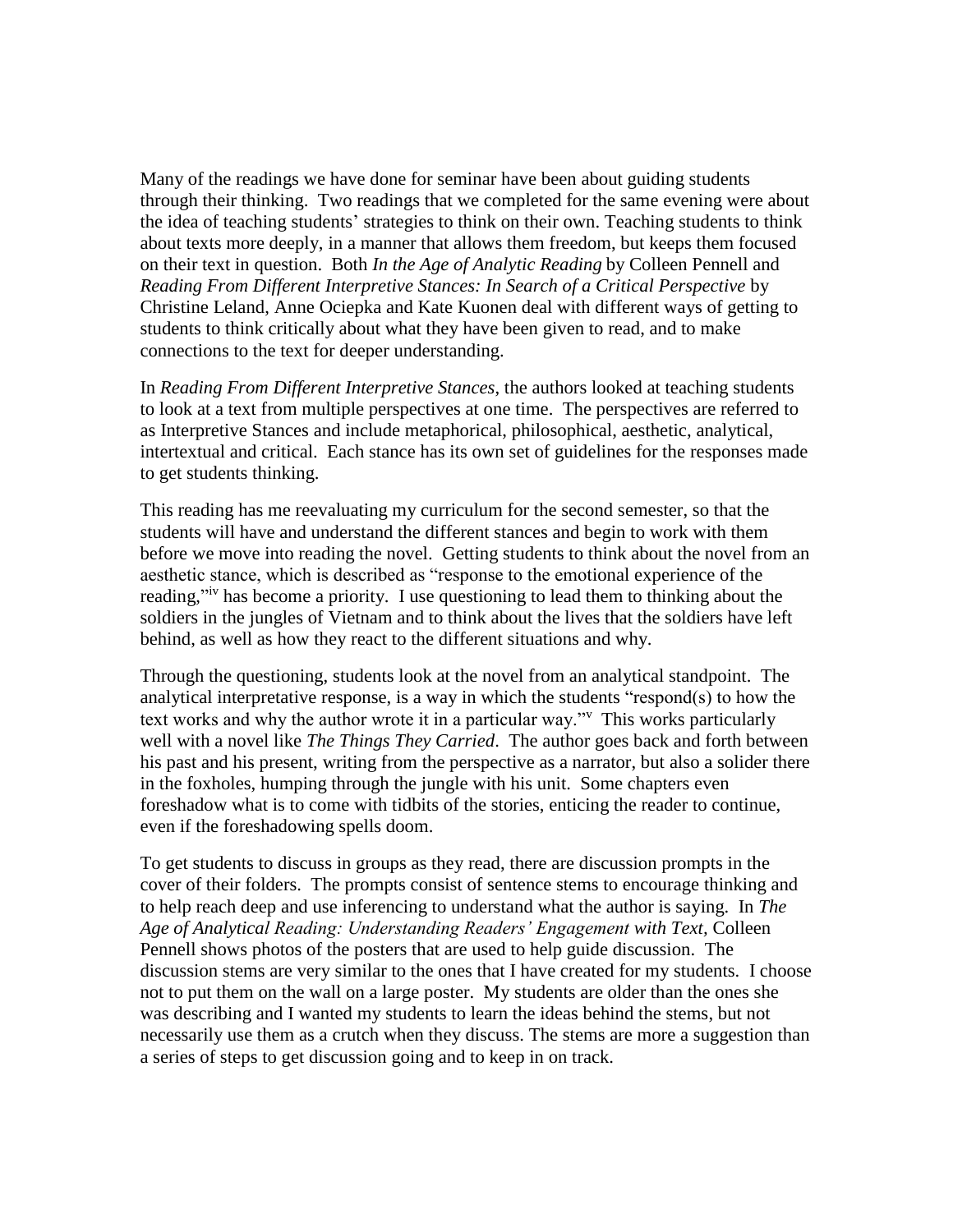In all, the articles read for my topic and the articles from the seminar, reflect my students are already doing what many of educators suggest are best practices. I never knew the everyday elements in my classroom all had formal names. Education hasn't changed in twenty years; it has just given a voice, a name, to what teachers with good instincts already knew. Academic articles can be used to smooth over a situation where the administration wants proof for what many of us are already doing in the English Language Arts classroom, and elsewhere.

#### Strategies

I have my students for only one semester and in that time, they must complete senior products or write the junior research paper that the district requires before the semester ends. I chose the novel/cultural study to begin at the start of the semester with the research and the visual for the required project as a preparation for the district required elements of the junior paper and the senior product.

The skills that students will be working on are the power standards based in the North Carolina Final Exam for both English III and English IV. In reading the novel we will be focusing on making inferences, analyzing characters and theme as well as how the author choses to develop the story and the meaning of words and phrases he uses to unwind his story in a series of vignettes.

Students will also be engaged in research and writing, as well as being able to write text dependent questions based on a purely visual text.

Students keep a folder in the classroom with a binder ring that holds the index cards with their vocabulary. They choose their own vocabulary from all that they read, finding definitions, synonyms and antonyms. The first thing that they are required to do with the word, is give their definition based on the context clues.

To ensure that students get the most out of their reading they will use several different types of strategies to get them to think, analyze, understand, and make connections with the research that they are conducting. The strategies that I will use to facilitate instruction include but are not limited to:

Close reading- multiple readings breaking down the text, questioning, making connections and identifying vocabulary

Double Entry Diary- quotations from the target text that students react to or interpret

Stop the Process -breaking a large chunk of text into smaller bits and having students react to already prepared prompts, or to choose prompts given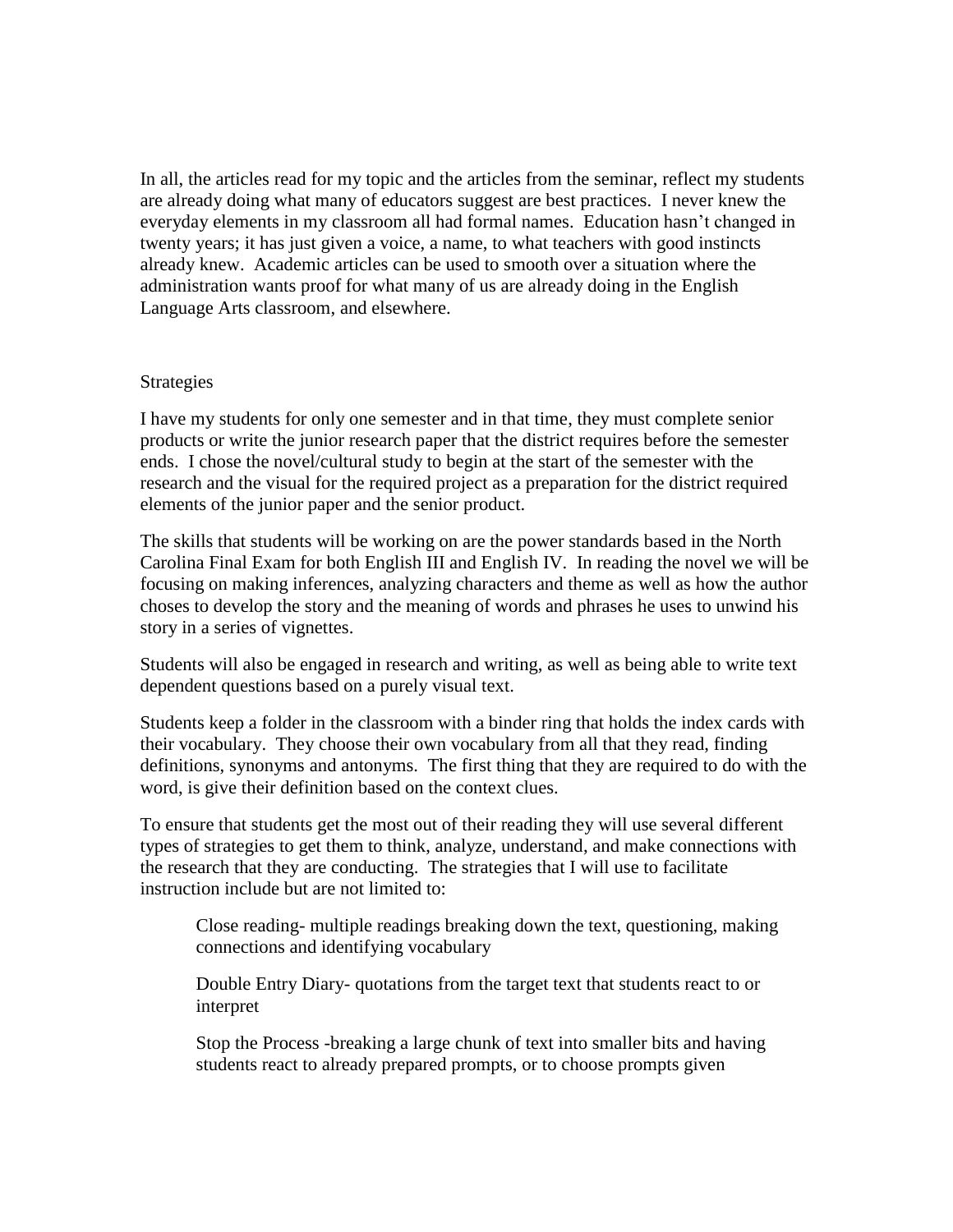Creating Text Dependent Questions- gives students the chance to ask the questions they may want to know the answer to, or already know, but want to see if others see the text as they do

Socratic Seminar- an activity where students have a chance to discuss as a group, make connections and share their understanding with others

SOAPSTone- a graphic organizer for Speaker, Occasion, Audience, Purpose, Subject and Tone

Semantic Maps- general graphic organizers

Concept Definition Maps- a diagram the suggests relationships between concepts.

Frayer Models- a model for vocabulary that challenges the use of what the word is and what it is not

Concept Cubes- cubes that can be made as tactile vocabulary, with synonyms, antonyms, rhyme, sentences and definitions

Materials students will need to be successful in this unit**:**

□ Copies of the novel *The Things They Carried* by Tim O'Brien for both the 11<sup>th</sup> and 12th grade classes for in class reading.

□ Computers in class or internet access at home

**□** Access to iMovie, Windows Movie Maker, Prezi, or another interactive program or poster board, paper, scissors, glue and other poster making materials.

**□** Images of Vietnam

**□** Articles: One about being in Vietnam by a veteran and one about the war in Iraq and/or Afghanistan with a three-column sheet or a Venn diagram for comparison

#### **Instructional Implementation**

This unit is meant to last between three and four weeks depending on the speed at which the students read and can research and create a project to present to the class.

The project planned has five major topics for the students to research: French colonialism in Vietnam, American involvement in the Vietnam War, American home front during the Vietnam War, the Viet Cong, and the rise of communism in Southeast Asia. These topics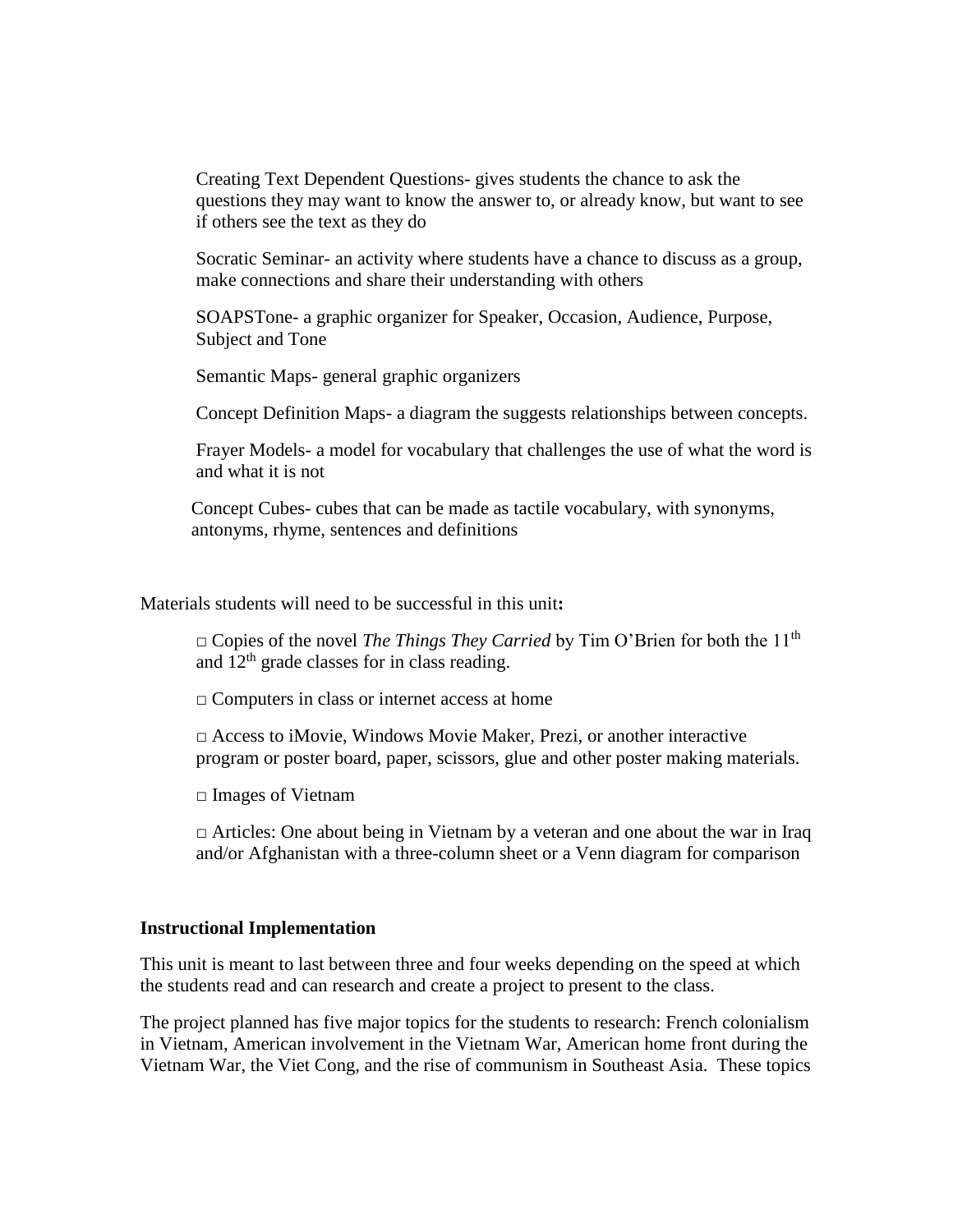are all relevant to the novel and the cultural aspects of a time in American History that these students can't even comprehend, let alone the cultural aspects of a world that barely exists in their time.

The most important component of the project is the visual representation of what the students learned in their research. They will present their visual with a series of guiding questions to their classmates. The objective is for the students to learn something about the subject without being overwhelmed with more facts they will let go of the moment the bell rings. Using a visual representation focuses them to think for themselves about what the images are saying.

It seemed difficult for many of my students to grasp the concept at first, so I built my own short movie on Windows Movie Maker. I showed it to them, letting it play through twice before they were asked a series of questions. I created my own version of the project as a model. Mine was not about Vietnam, or the war, but about myself as a visual representation of me and my life, so that they could get to know me better. Any subject would work, so long as students have a model to gain understanding.

There is also the written component of the project, which is rather simple. Students are asked to write about what they learned and how they think they represented it in visual format. They also write the guiding questions for the other students. The final element is a reflection on how the research and creating of the project helped them better understand the novel.

Day One and Two are taken with introducing the topic of the novel and gaining understanding of what the students know or don't know about the Vietnam War. The warm up: to watch the slide show of current Vietnam. Students will make general comments about what they think and what they see. Many vivid still and moving images of current Vietnam can be found on the internet.

For the reading section of the day the students are given several accounts of soldiers in a war. The first is an article by a Vietnam soldier and the second is an article by a soldier who served in Iraq and/or Afghanistan. The students read using close reading strategies and on the second day are given a choice of which graphic organizer to use to compare the two readings.

In the research rotation, the students are given random topics and asked to find three to five sources to be used for analysis the following day. In the vocabulary rotation, the students are introduced to words from the novel. The ones they know they are asked to give their own definitions. Definitions, synonyms and antonyms can be found at [http://www.thesaurus.com](http://www.thesaurus.com/) and [http://dictionary.com](http://dictionary.com/) until they have ten.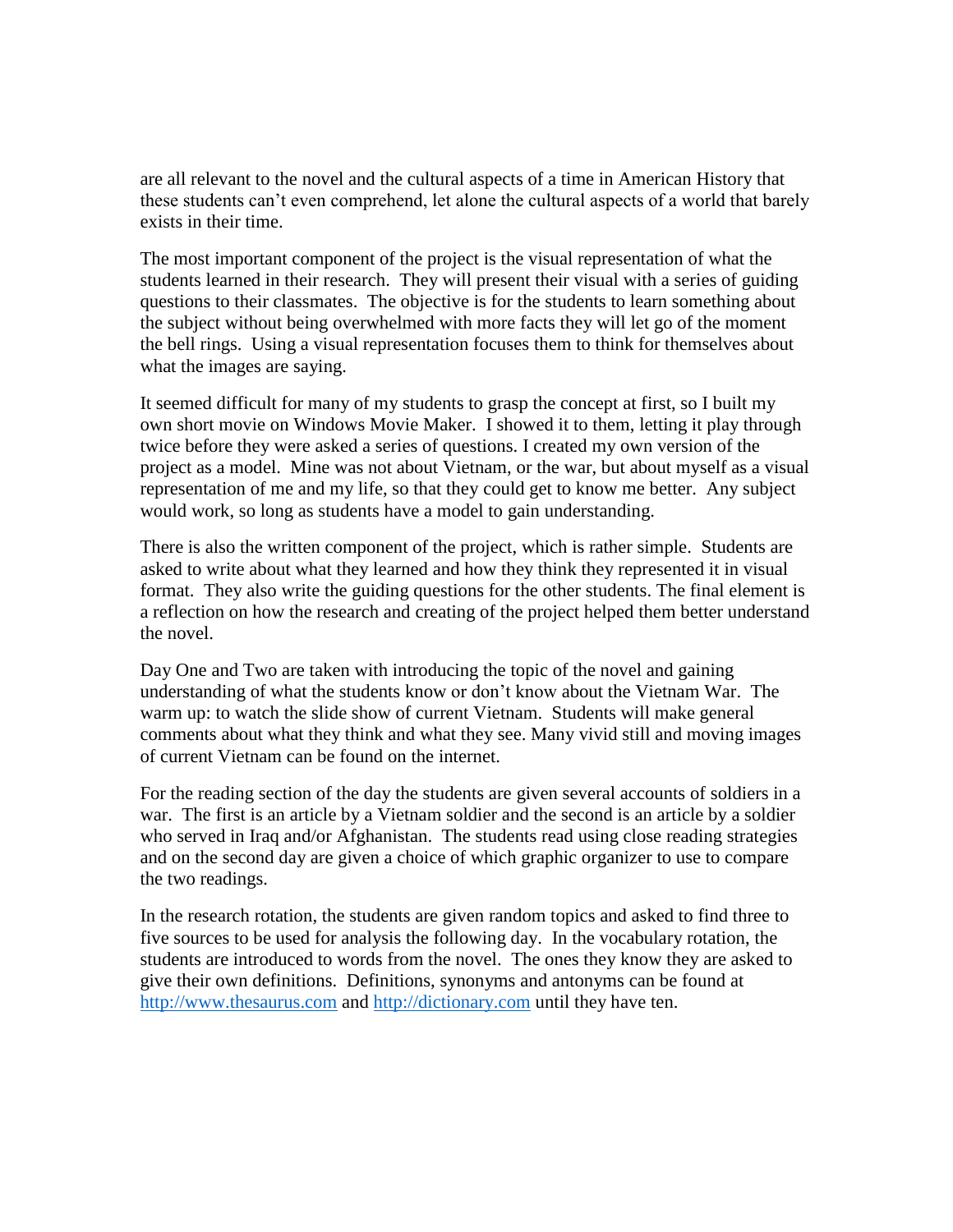Day Three a mini lesson before rotations focuses on finding and recognizing reliable sources. There are several reputable websites to find the information for this topic. One was tech-ease\* where there are five rules that the students can use to make judgements.

The students continue with vocabulary in rotation A. In rotation B, they choose the topic for their project. They use the guidelines established and to find several websites that may be useful for their research. They evaluate the sites based on the criteria and create a page to list the sites and their evaluations, highlighting the ones they feel are reliable.

In station C, the reading station, students read the first chapter of the novel with a character chart. There are many characters introduced in the first chapter and a chart helps keep the characters straight. It is also a place to make notes about the characters as we meet them again and learn more.

Day Four in the reading station is used to complete the first chapter and answer the questions that will give a baseline of whether the students find a theme, understand the structure and the reasons the author used repetition of ideas.

Day Five in the reading rotation is to read two short chapters "Love" and "Spin" and analyze why the author uses short foreshadowing flashbacks as he reminisces about his days in Vietnam. There are guiding questions to get the discussion going and the students are to turn in one cohesive thought on why the author did what he did with the structure. In rotation A vocabulary is interspersed with the use of Edgenuity.com and the tutorials that they have for ACT and SAT practice. Students begin their research, finding a minimum of four reputable sources and they have to justify why they are considered reputable.

Day Six is much the same in the research rotation with students beginning to gather their information and will continue as such as they complete the research, begin the visual aspect of the project, and complete the writing. To be included in the writing are questions that will accompany the visual. The reflection will be a separate entity at the end of the project to be included when everything is turned in.

The reading section focuses on "Enemies" and "Friends" and theme. The mini lesson is steps to finding theme. My students struggle with theme, and I often get one word topics so with the help of youtube.com, I found a great strategy for the students to use. "The Only Way to Teach Theme" [\(https://www.youtube.com/watch?v=9H6GCe7hmmA\)](https://www.youtube.com/watch?v=9H6GCe7hmmA) gives a simple strategy to follow. A children's book is used to go through the steps together and one of the rotations is skipped for the day. Students concentrate on research and reading. With a step-by-step sheet to follow, that includes a question based on the author's purpose for writing two such short chapters, the students find one word topics and then work them into a cohesive theme for the two chapters together.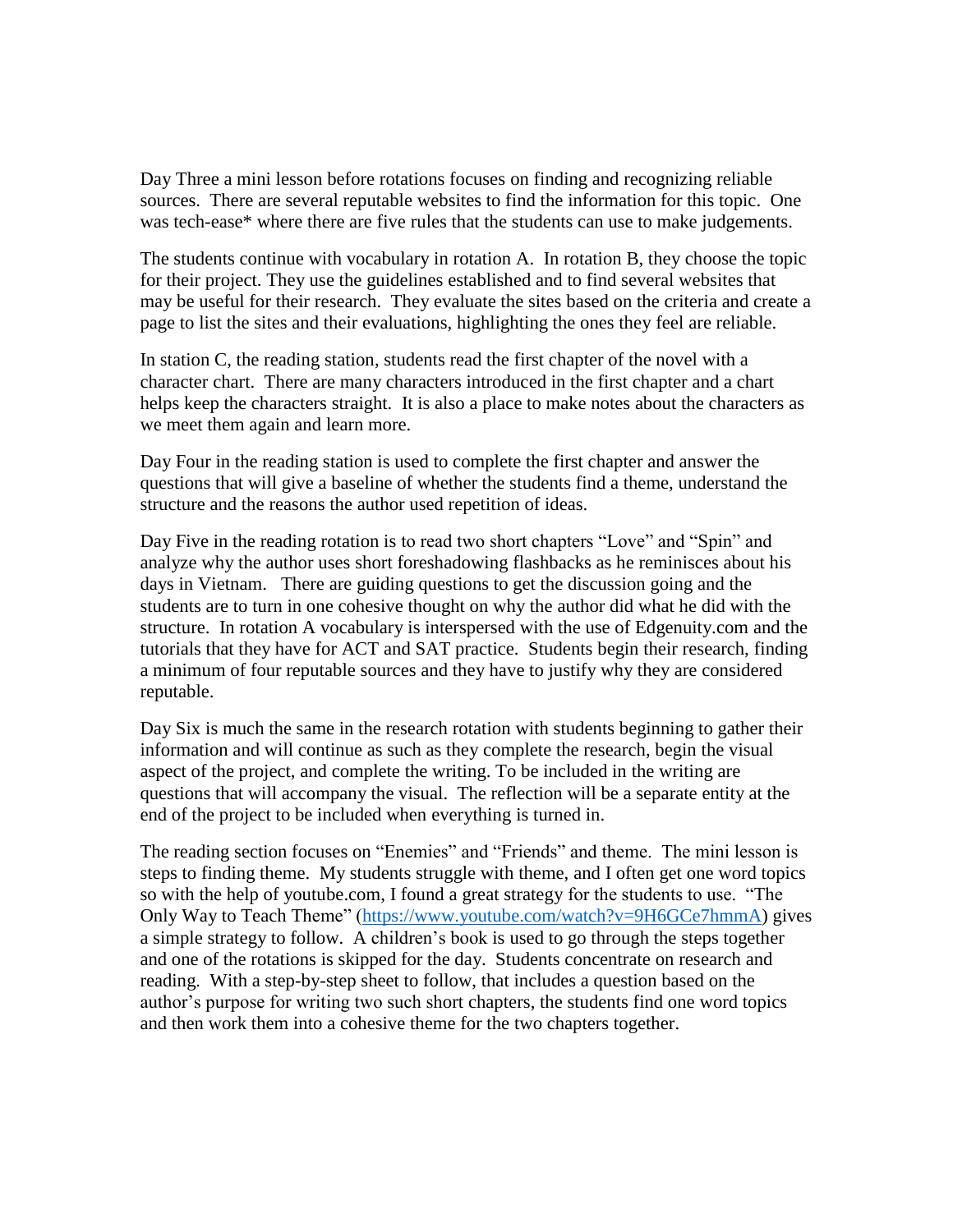Days Seven and Eight lead to an interesting chapter "How to Tell a True War Story." We skip a few of the short chapters that do not need to be read to move the story forward, but can be added back in if so chosen. I bend to the demands of the students and if I have their attention, as I do with the graphic chapters, I sometimes need to leave the simple chapters out. Not that I would recommend this in others novels, but because of the vignette structure it allows some to be left out without changing how we look at the novel.

This chapter was broken up using a Stop the Process reading strategy. If the students have never used a process like this putting in the prompts for the first time can help. The response stems that I use focus on structure, making inferences and point of view. This is for day seven. For day eight the use of an outside war story, in the form of a short story, or a person who has served in combat makes connections outside the novel. Students are set up a series of questions to answer based on the what the author had to say about telling if a war story was true or not, and then make decisions and debate the situation. Day Eight has stations suspended, so after hearing or reading a second war story and making choices, the students choose sides and begin to build an argument that will persuade the opposing side to see their point of view. This is where inferences come into play and being able to understand what an author is not saying when they write.

Day Nine is the chapter "Sweetheart of the Song Tra Bong," in a full class read. This can be read individually, in small groups, or as a group read with shared reading or the use of an audio version of the novel. It is available on Audible.com and youtube.com. The students use a Double Entry Diary with four quotes chosen for them to react to and then they choose two others independently to react to. The post read discussion opens with one question, "Is this one of the true War Stories?" Students look at the author's purpose for adding this chapter and debate with others who voiced an opposing opinion reminding them that they are to back up what they say with evidence from the text.

Days Ten and Eleven go back to rotations, with research and work on the project in rotation B. The focus of rotation A is ACT/SAT practice. The third rotation, or in my classroom rotation C, is the reading rotation that focuses on the three short chapters "Stockings," "Church," and "The Man I Killed." These chapters afford the opportunity to look at the development of our narrator as a character and the author's use of repetitive language in the chapter "The Man I Killed." Instead of the students answering questions, they will create text dependent questions that will be used by other groups as the basis of discussion.

Day Twelve is a check in with the researchers to see if they have everything they need for their projects. They are also given the rubric for what is expected from each part of the project so that as they complete it, they can do it to the best of their ability. The reading of chapters "Ambush" and "Style" are left to open discussion with reminder to use discussion stems, and create a group a summary of what they discussed centered on a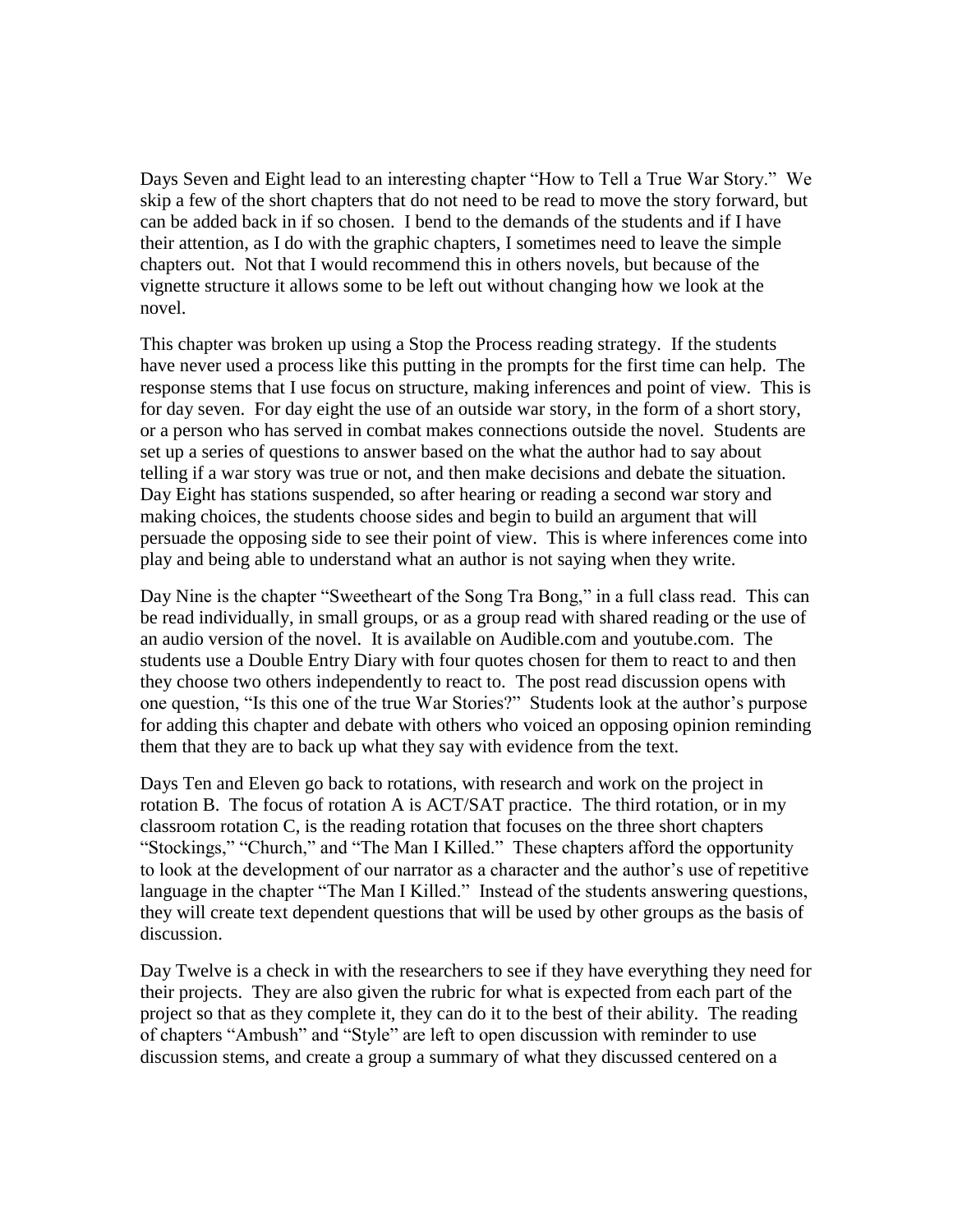closing question of the day of how these two chapters contributed to the overall theme that they see building.

Day Thirteen brings in vocabulary in the form of students finding their own from the first half of the novel. They can create a game, crossword puzzle, etc. to show the words they have chosen. They can also draw the representations of words and complete Frayer models to add to the word wall.

In the reading rotation, the students are reading "Speaking of Courage" and using the SOAPSTone organizer to gain understanding of the author's point of view.

Day Fourteen is broken into only two rotations, one research/project completion and the other is an assessment that focuses on the last few chapters read. The assessment focuses on common core standards, so that the ones that the students are struggling with can be retaught. This is where there is a rethinking of groupings, moving students around who need more intense practice with specific standards. Those who are proving to be mastering the standards can be grouped together and given more freedom in what they do to complete the rest of the chapters in the novel. Those that need re-looping can be grouped and focus reading strategies can be deployed.

Days Fifteen through Twenty, with new rotation groups the readings follow the end of the novel: "Notes," "In the Field," "Good Form" "Field Trip," "The Ghost Soldier," "New Life," and "The Lives of the Dead." The group that has established mastery of most or all the standards can work through the chapters using which ever strategies they want to use: picture notes, self -created double entry diaries, creating text dependent questions based on the standards or summaries based on group discussion. Each day the students should use a different strategy. With the groups that need focus on one or more of the standards, choose a standard to work on. One or two can be fused into the different strategies and the guided discussion question stems can be manipulated, asking students to use specific standards.

For the following days, depending on how many students are in each class, the students sign up to present. As each visual is presented the students in the audience should be given the questions to be answered. The presenter needs to keep talking to a minimum until everyone is done answering the questions. Then time, depending in how many people are scheduled to present each day, is put on a timer and discussion can begin.

The final day of the novel includes a final assessment. The assessment should be a mix of multiple choice and short answer questions based on the standards and the vocabulary. The students write their reflections on how their projects relate to the novel.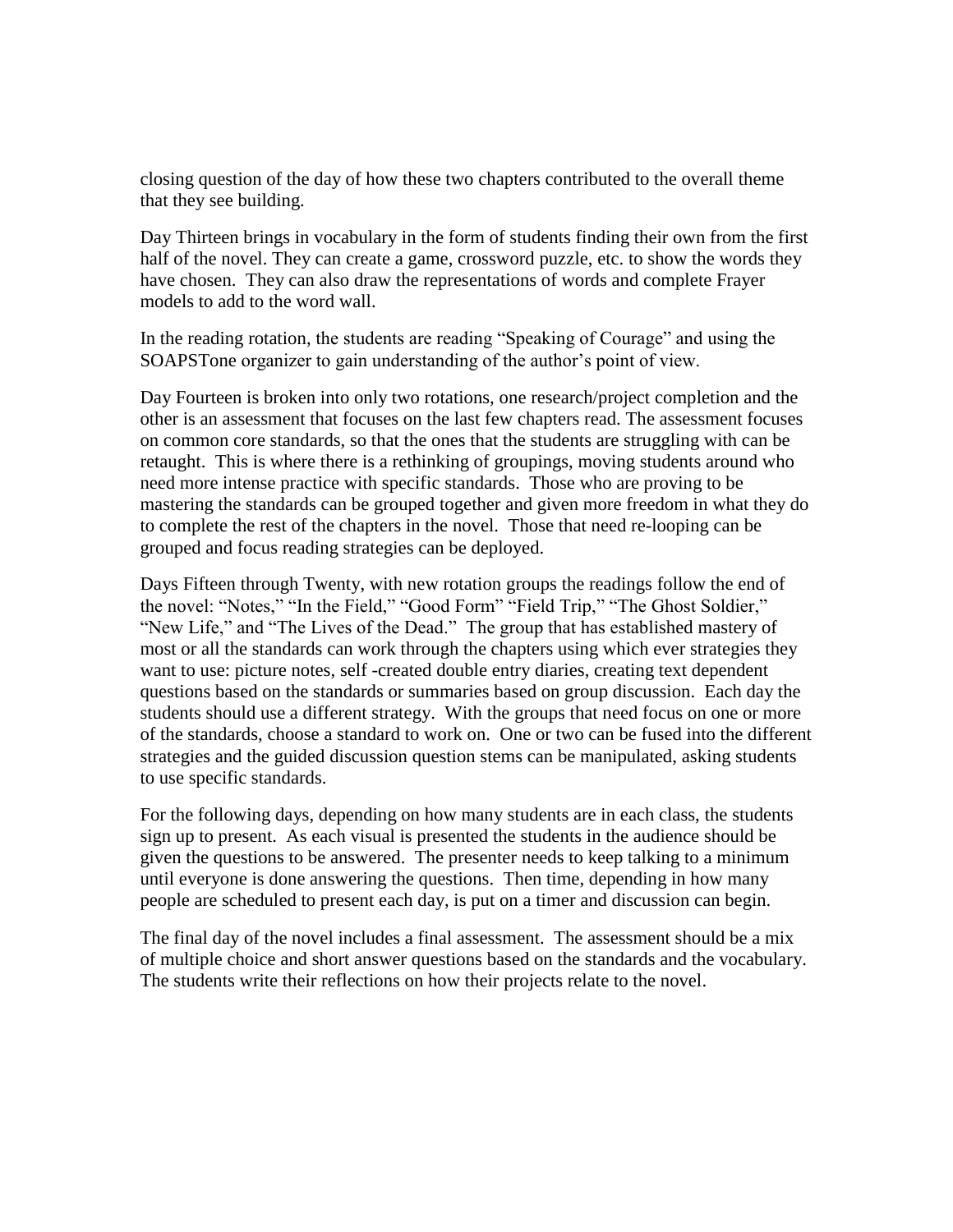# <span id="page-13-0"></span>Appendix 1: Implementing North Carolina Common Core Teaching Standards

# Reading Common Core Standards

We will be using RL 11-12.1 to cite textual evidence that most strongly supports an analysis of what the text says explicitly as well as inferences drawn from the text. This will be used to understand the deeper meanings of the text and to support the themes, and theories that the students come to as they read through the vignettes in the novel.

We will also be using RL11-12.2 to determine two or more themes or central ideas of a text and analyze their development over the course of the text, including how they interact and build on one another to produce a complex account; provide an objective summary of the text. This is supported through the novel as each vignette has its own theme and together they form one or more overall themes. As the novel comes to completion, the students will recognize the themes and see how they came about through the interconnection of the individual vignettes.

We will be using RL11-12.4 Determine the meaning of words and phrases as they are used in the text, including figurative and connotative meanings; analyze the impact of specific word choices in meaning or language that is particularly fresh, engaging or beautiful. This is an important task through the unit. Students will be asked to be able to have a list of common vocabulary that will come from the novel, but to keep track of words and phrases that have some meaning to them as they have worked to understand the novel.

RL11-12.5 becomes very important in the reading of *The Things They Carried.* Since the author choose to use flashback, foreshadowing and re-looping pieces of stories though out, it is important that they analyze how an author's choice concerning how to structure specific parts of a text contribute to its overall structure and meaning as well as its aesthetic impact.

RL11-12.6 Analyze a case in which grasping a point of view requires distinguishing what is directly stated in a text from what is meant. The author often has a shifting point of view in this novel and it will take all the students' abilities to be able to find mastery of this standard. It is definitely the type of novel that will challenge the students and with the right strategies they will get to mastery.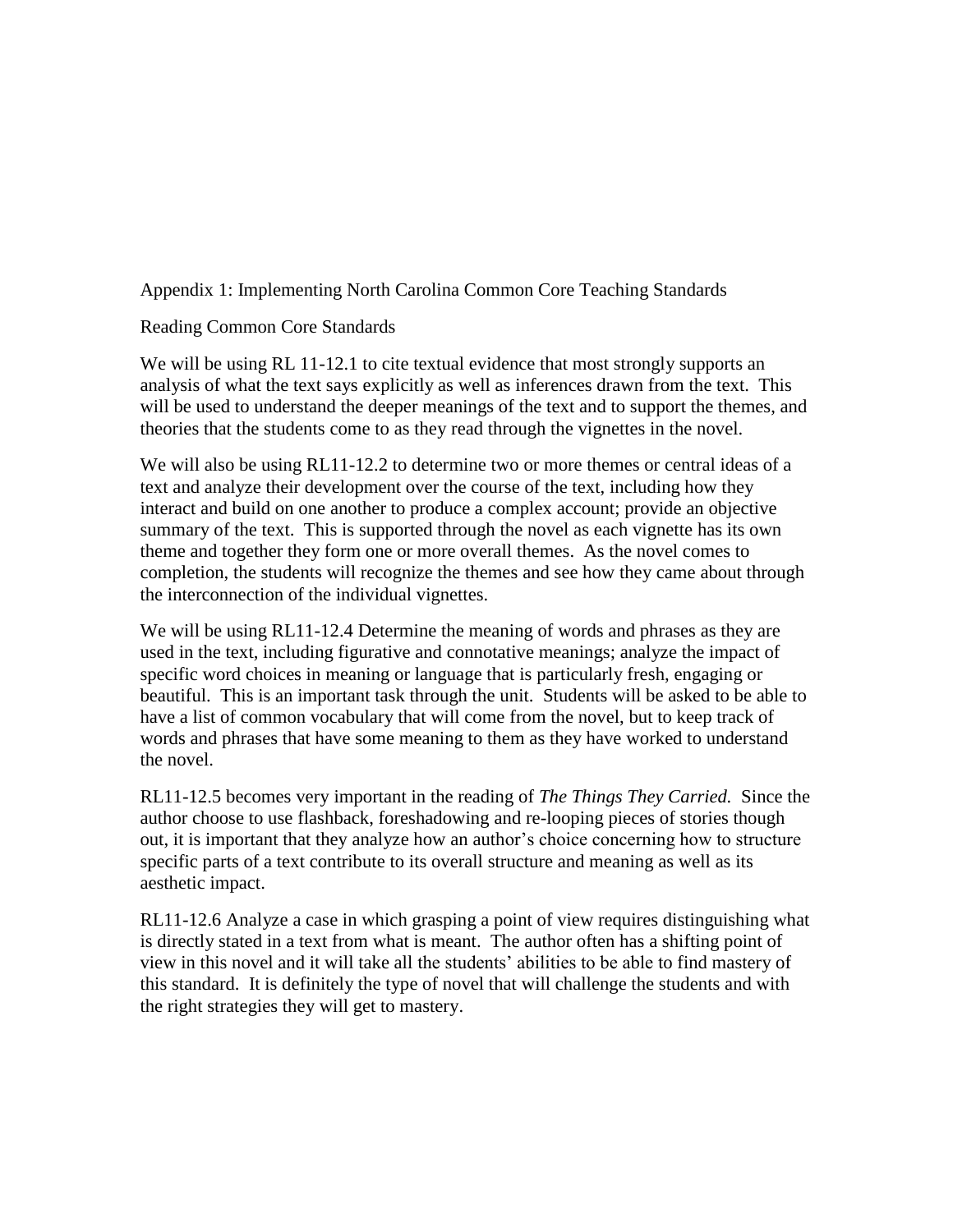Writing Common Core Standards:

We will use W11-12.4, Produce clear and coherent writing in which the development, organization and style are appropriate to the task, purpose and audience. This is a major part of the project that the students will be completing. Not only does the written text have to be clear and coherent, but the visual text needs to be as well. Of course there is no way to get to standard W4 without W7, conducting short as well more sustained research projects to answer questions or solve a problem; narrow or broaden the inquiry when appropriate; synthesize multiple sources on the subject, demonstrating understanding of the subject under investigation and W8, Gather relevant information from multiple authoritative print and digital sources using advanced searches effectively. The three standards cannot stand alone in a research project.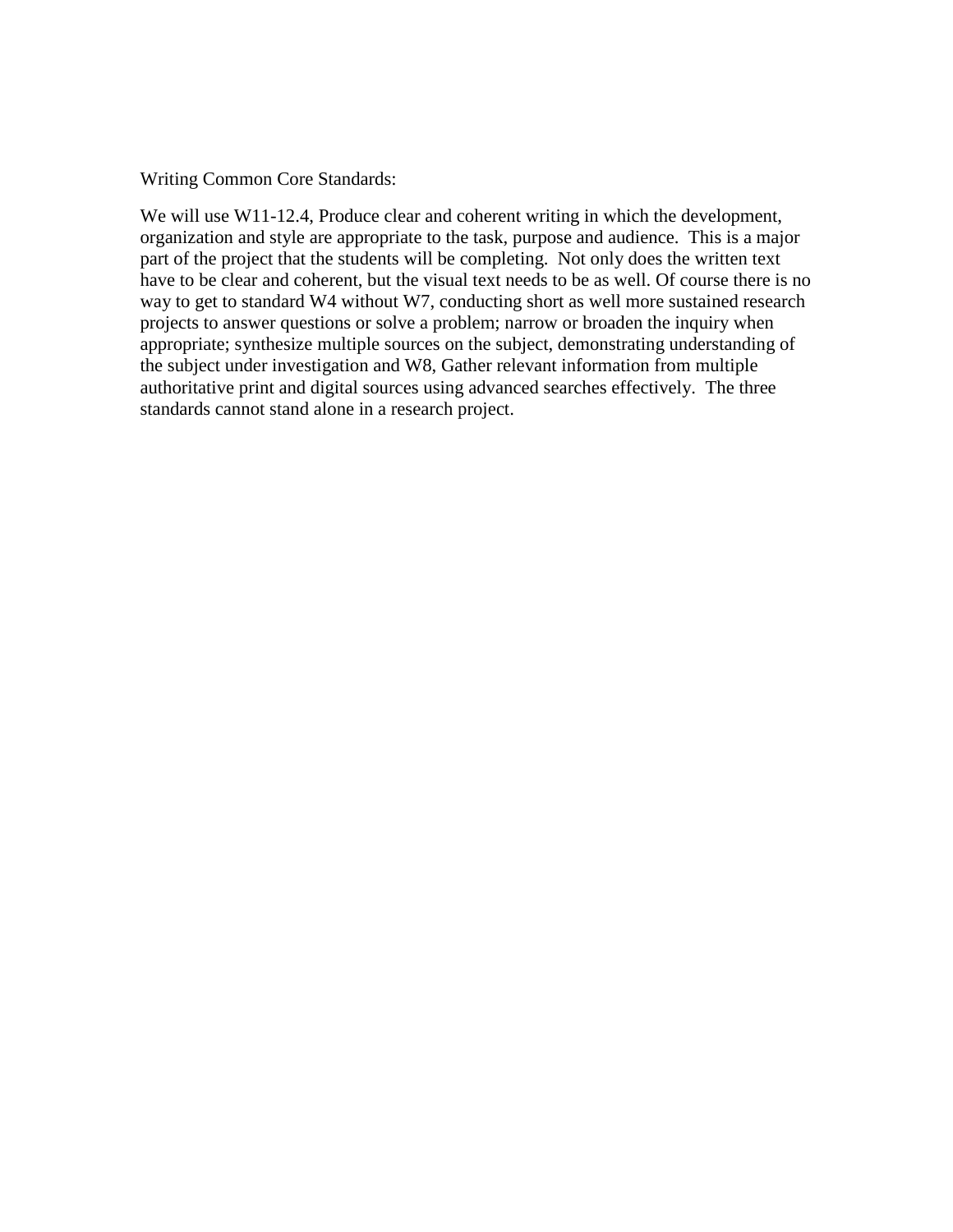# **Appendix 2: Unit Materials**

Novel Walk:

- 1) What do you think the title *The Things They Carried* means?
- 2) How many Chapters/Vignettes are there and based on the title of each, which chapter do you think you will like the most? Why?
- 3) Read the first paragraph of the first chapter and tell what you think of First Lieutenant Jimmy Cross. What do you assume his character is like? Provide textual evidence.
- 4) Read the last paragraph in the book (p.245-246). What impressions are you left with? What kinds of things can you infer about the character who wrote those words? Provide textual evidence.

### Double Entry Diary

"In The Field" and "Good Form" (pg. 162-180)

React to the Given Quotes and find two more Quote of your own.

| Quote                                                                                                                                                                                                                                                                                                                                                     | <b>Your Reaction</b> |
|-----------------------------------------------------------------------------------------------------------------------------------------------------------------------------------------------------------------------------------------------------------------------------------------------------------------------------------------------------------|----------------------|
| "Early in the morning [Lt. Jimmy Cross] had<br>radioed in the MIA report, giving the name and<br>circumstances, but he was determined to find<br>the man, no matter what, even if it meant<br>flying in slabs of concrete and damming up the<br>river and draining the entire field. He would<br>not lose a member of his command like this."<br>(pg.163) |                      |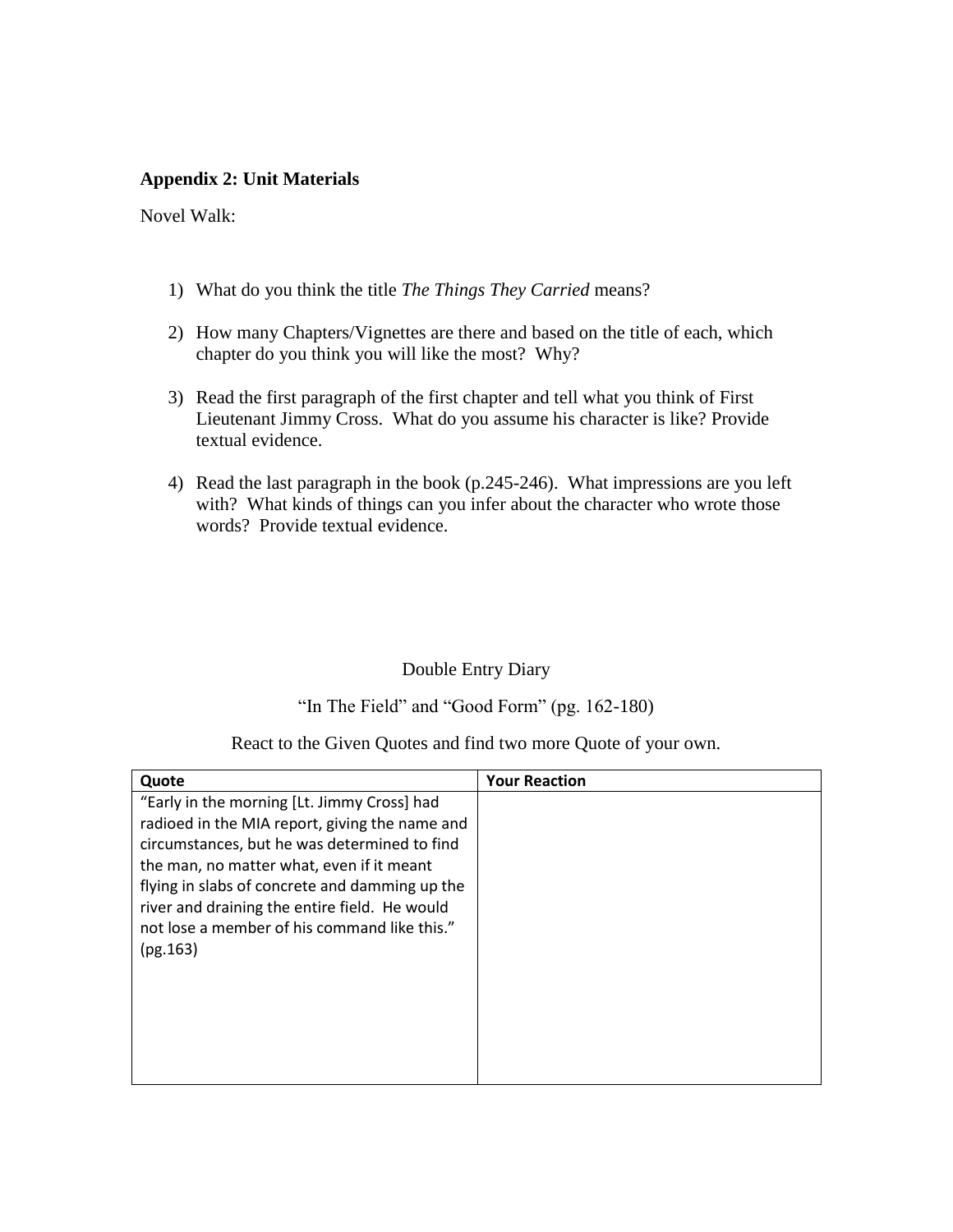| "Whenever a man died it was always the same,<br>a desire to get it over with quickly, no fuss or<br>ceremony, and what they wanted now was to<br>head for a ville and get under a roof and forget<br>what had happened during the night." (pg.166)<br>"At one point, the boy remember he'd been<br>showing Kiowa picture of his girlfriend. He<br>remembered switching on his flashlight. A<br>stupid thing to do, but he did it anyway, and he<br>remembered Kiowa leaning in for a look at the<br>picture- "Hey, she's cute," he'd said - and then<br>the field exploded all around them." (pg.170) |          |
|-------------------------------------------------------------------------------------------------------------------------------------------------------------------------------------------------------------------------------------------------------------------------------------------------------------------------------------------------------------------------------------------------------------------------------------------------------------------------------------------------------------------------------------------------------------------------------------------------------|----------|
| Quote                                                                                                                                                                                                                                                                                                                                                                                                                                                                                                                                                                                                 | Response |
| "Norman Bowker found Kiowa. He was under                                                                                                                                                                                                                                                                                                                                                                                                                                                                                                                                                              |          |
| two feet of water. Nothing showed except the                                                                                                                                                                                                                                                                                                                                                                                                                                                                                                                                                          |          |
| heel of his boot." (pg. 173)                                                                                                                                                                                                                                                                                                                                                                                                                                                                                                                                                                          |          |
|                                                                                                                                                                                                                                                                                                                                                                                                                                                                                                                                                                                                       |          |
|                                                                                                                                                                                                                                                                                                                                                                                                                                                                                                                                                                                                       |          |
|                                                                                                                                                                                                                                                                                                                                                                                                                                                                                                                                                                                                       |          |
|                                                                                                                                                                                                                                                                                                                                                                                                                                                                                                                                                                                                       |          |

# Double Entry Diary

React to the Given Quotes and find two other Quotes of your own and react. Your reactions need to be insightful and inferential, not just a simple "What happened?" or "That was interesting" Etc....

Keep in mind reactions to character (i.e.: Rat Kiley) and add info to your character sheets as well bring in information from other chapters

| <b>Quote</b> | <b>Your Reaction</b> |
|--------------|----------------------|
|              |                      |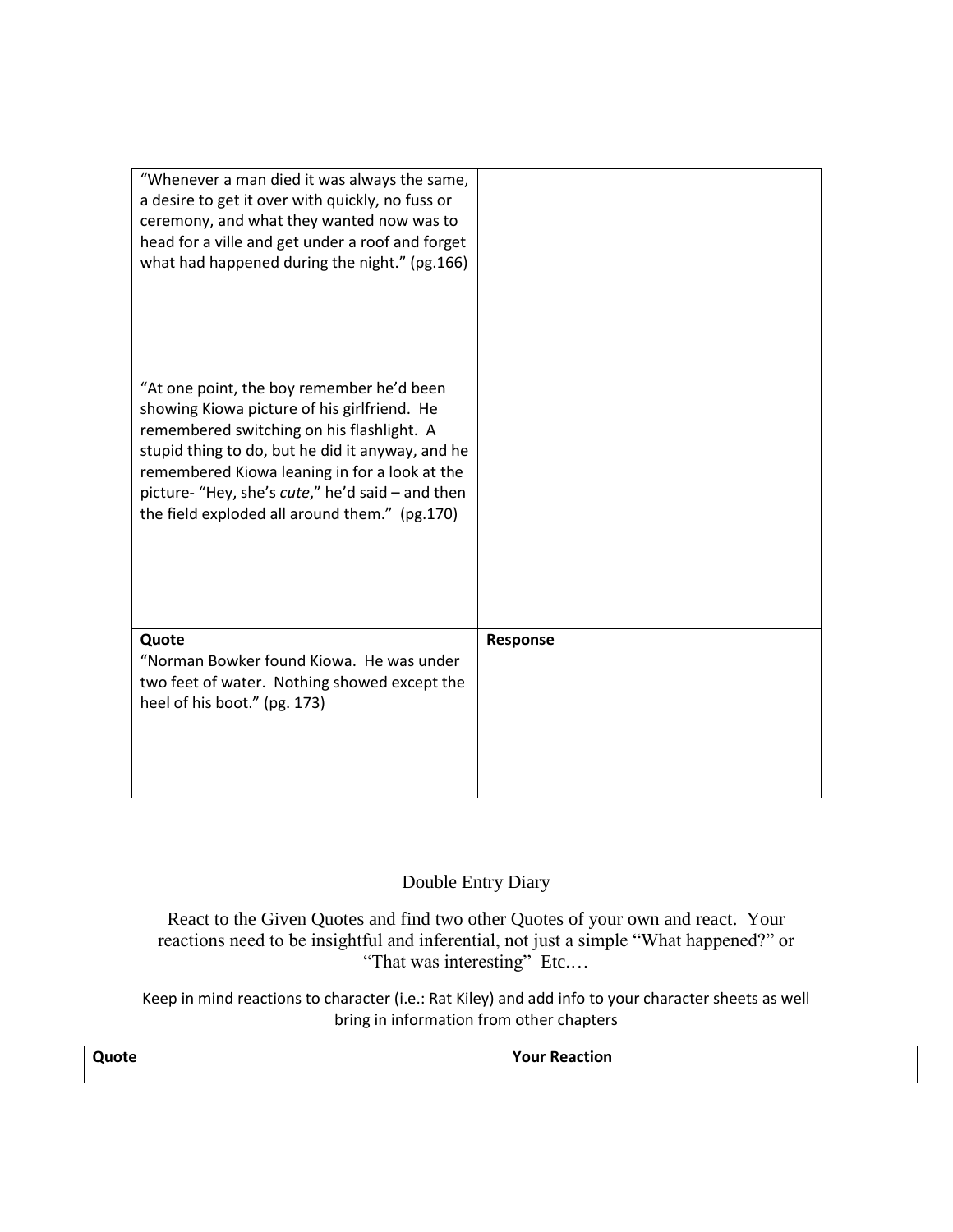| "Among the men of Alpha Company, Rat [Kiley] had a<br>reputation for exaggeration and overstatement, a<br>compulsion to rev up facts, and for most of us it was<br>normal to discount sixty or seventy percent of anything<br>he had to say." (pg.89)<br>"At times she seemed to give off a kind of come-get-me<br>energy, coy and flirtatious, but apparently it never<br>bothered Mark Fossie. In fact he seemed to enjoy it, just |                      |
|--------------------------------------------------------------------------------------------------------------------------------------------------------------------------------------------------------------------------------------------------------------------------------------------------------------------------------------------------------------------------------------------------------------------------------------|----------------------|
| grinning at her, because he was so much in love, and<br>because it was the sort of show that a girl will sometimes<br>put on for her boyfriend's entertainment and education."<br>(pg. 95)                                                                                                                                                                                                                                           |                      |
| "Rat smiled. 'Ambush. All night long, man, Mary Anne's<br>out on fuckin' ambush."" (pg. 102)                                                                                                                                                                                                                                                                                                                                         |                      |
| Quote                                                                                                                                                                                                                                                                                                                                                                                                                                | <b>Your Reaction</b> |
| "What happened to her, Rat said, was what happened to<br>all of them. You come over clean and you get dirty and<br>then afterward it's never the same. A question of degree.                                                                                                                                                                                                                                                         |                      |
| Some make in intact, some don't make it at all. For Mary                                                                                                                                                                                                                                                                                                                                                                             |                      |
| Anne Bell, it seemed, Vietnam had the effect of a<br>powerful drug: that mix of unnamed terror and unnamed                                                                                                                                                                                                                                                                                                                           |                      |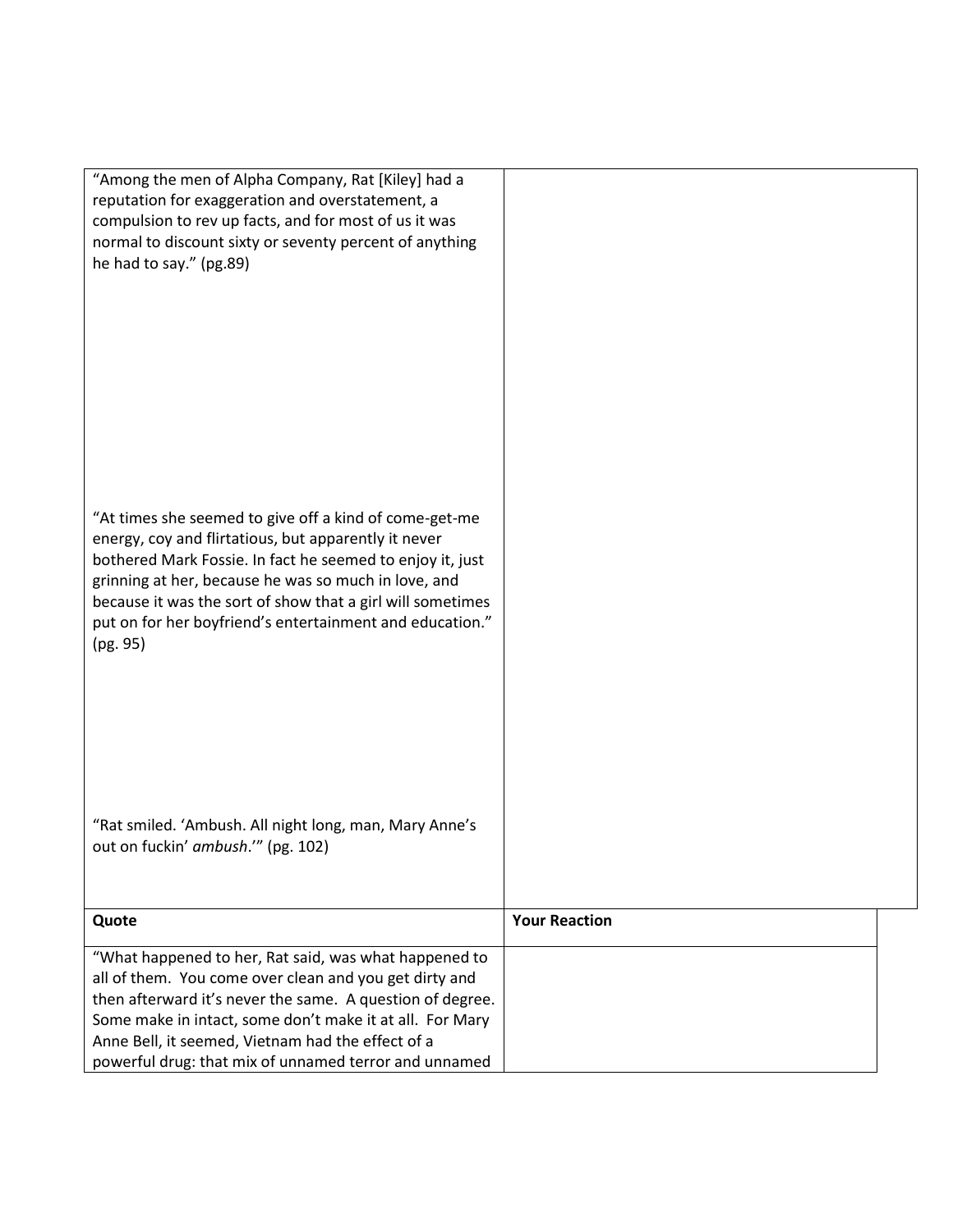pleasure that comes as the needle slips in and you know you're risking something. The endorphins start to flow, and the adrenaline, and you hold your breath and creep quietly through moonlit nightscapes; you become intimate with danger; you're in touch with the far side of yourself…" (pg.114)

# **Stop-the-Process** How to Tell A True War Story

| Read pages 67-69                                                  | Read pages 69-71                                                                    |
|-------------------------------------------------------------------|-------------------------------------------------------------------------------------|
| What does the narrator mean "a true war<br>story is never moral"? | I think the point the author is trying to<br>make in this part is that              |
| Read pages 71-76                                                  | Read pages 76-78                                                                    |
| What questions do you have about this<br>section?                 | What was the meaning of this whole<br>exchange between the narrator and<br>Sanders? |
| Read pages 78-82                                                  | Read pages 82-85                                                                    |
| Why does the narrator come back to Curt<br>Lemon's story?         | How would you tell if a war story you were<br>told was true?                        |

Reading Questions for *The Things They Carried*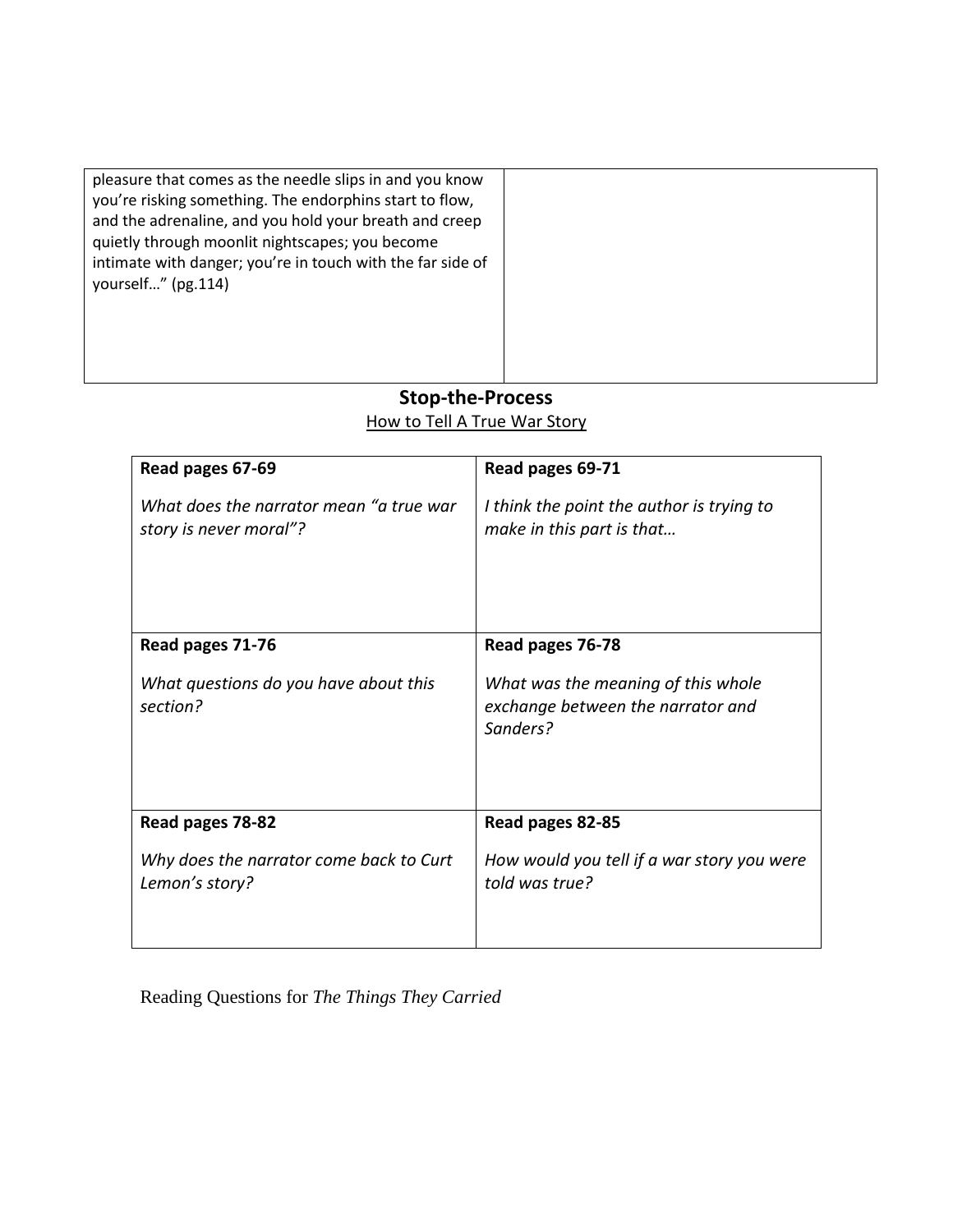- 1) What is the Narrator's obsession with giving the weights of everything that the different soldiers carry? (RL6)
- 2) What do the things they carry say about the superstition of the soldiers? (RL4)
- 3) The Narrator establishes that Ted Lavender is dead. He even gives a detailed description of what he learned of the death. Why is the death of Ted Lavender so important to the Narrator and his fellow soldiers? What isn't our narrator telling us? (RL6)
- 4) "They carried all they could bear, and then some, including a silent awe for the terrible power of the things they carried." (pg7) What theme or themes does this statement provoke? Why? (Use textual evidence to back up your ideas) (RL2)
- 5) What is bug juice? (RL 4)

Questions for Love and Spin

- 1) What is a possible theme for the chapter Love? Why did you make that choice? (RL2)
- 2) What is up with Martha? What did Jimmy Cross learn about his love when they reunited in 1979? Why did the author make a point to show us the truth of Martha? (RL6)
- 3) The author uses foreshadowing and Flashback in the same chapter. Why did he do this? What kind of impact does it have on the novel as a whole? (RL5))
- 4) What does the author mean when he writes "some poor fucker ran out of ammo?" (RL6)
- 5) Why the little stories? What is the author's reasoning for choosing to use little pieces of stories in Spin? (RL5)

**Notes** 

 $\overline{\phantom{a}}$ 

<sup>i</sup> Schweizer, Bernard. "Cultural Literacy: Is It Time to Revisit the Debate." *Thought and Action.* Fall 2009. 52. Web 30, May 2016.

<sup>&</sup>lt;http://search.proquest.com.ezproxy.lib.davidson.edu/eric/docview/881457101/abstract/6 45B6B6B307D402BPQ/1?accountid=10427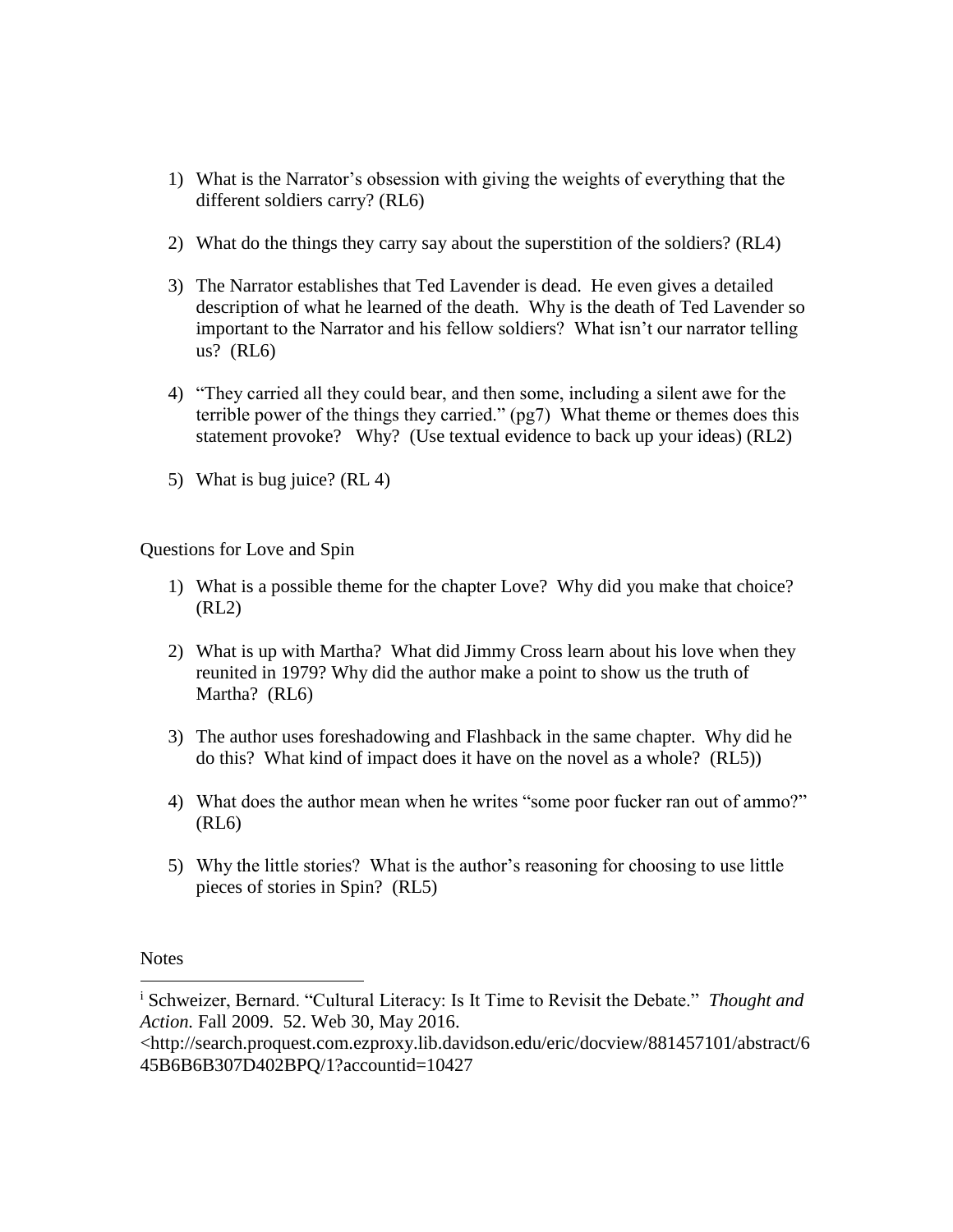ii Schweizer, Bernard. "Cultural Literacy: Is It Time to Revisit the Debate." *Thought and Action.* Fall 2009. 54. Web 30, May 2016.

<http://search.proquest.com.ezproxy.lib.davidson.edu/eric/docview/881457101/abstract/6 45B6B6B307D402BPQ/1?accountid=10427

iii Wood, Susan Nelson, Sharilyn C. Steadman and John S. Simmons. *Literacy Instruction for Today's Classroom: Implementing Strategies Based in 20 Scholars and Their Ideas.* 186. Norwood: Christopher-Gordon Publishers Inc.

iv Leland, Christine, Anne Ociepka and Kate Kuonen. "Reading From Different Interpretive Stances: In Search of a Critical Perspective." 430. Charlotte Teachers Institute, Davidson College. Davidson College, Davidson. 15 Sept. 2016. Lecture.

<sup>v</sup> Leland, Christine, Anne Ociepka and Kate Kuonen. "Reading From Different Interpretive Stances: In Search of a Critical Perspective." 430. Charlotte Teachers Institute, Davidson College. Davidson College, Davidson. 15 Sept. 2016. Lecture.

### **Annotated Bibliography for Students and Teachers**

Dictionary.com

 $\overline{\phantom{a}}$ 

[http://www.dictionary.com](http://www.dictionary.com/) 

I prefer my students to use this instead of just using google. I feel that it is a more comprehensive dictionary.

Leland, Christine, Anne Ociepka and Kate Kuonen. "Reading From Different Interpretive Stances: In Search of a Critical Perspective." *Journal of Adolescent and Adult Literacy.* February 2012

This source was the first time I had ever read about teaching students the different words to use as they looked at a piece of literature from different perspectives. That included metaphysical, philosophical, aesthetic, analytical, intertextual and critical. These are things we often think to ourselves, but we never really explain them to our students and this article was amazing in working out how to get students to think in those terms, thus think deeper.

"How Can My Students Know if a Web Source is Reliable?" [http://etc.usf.edu/techease/win/internet/how-can-my-students-know-if-a-web](http://etc.usf.edu/techease/win/internet/how-can-my-students-know-if-a-web-source-is-reliable/)[source-is-reliable/](http://etc.usf.edu/techease/win/internet/how-can-my-students-know-if-a-web-source-is-reliable/)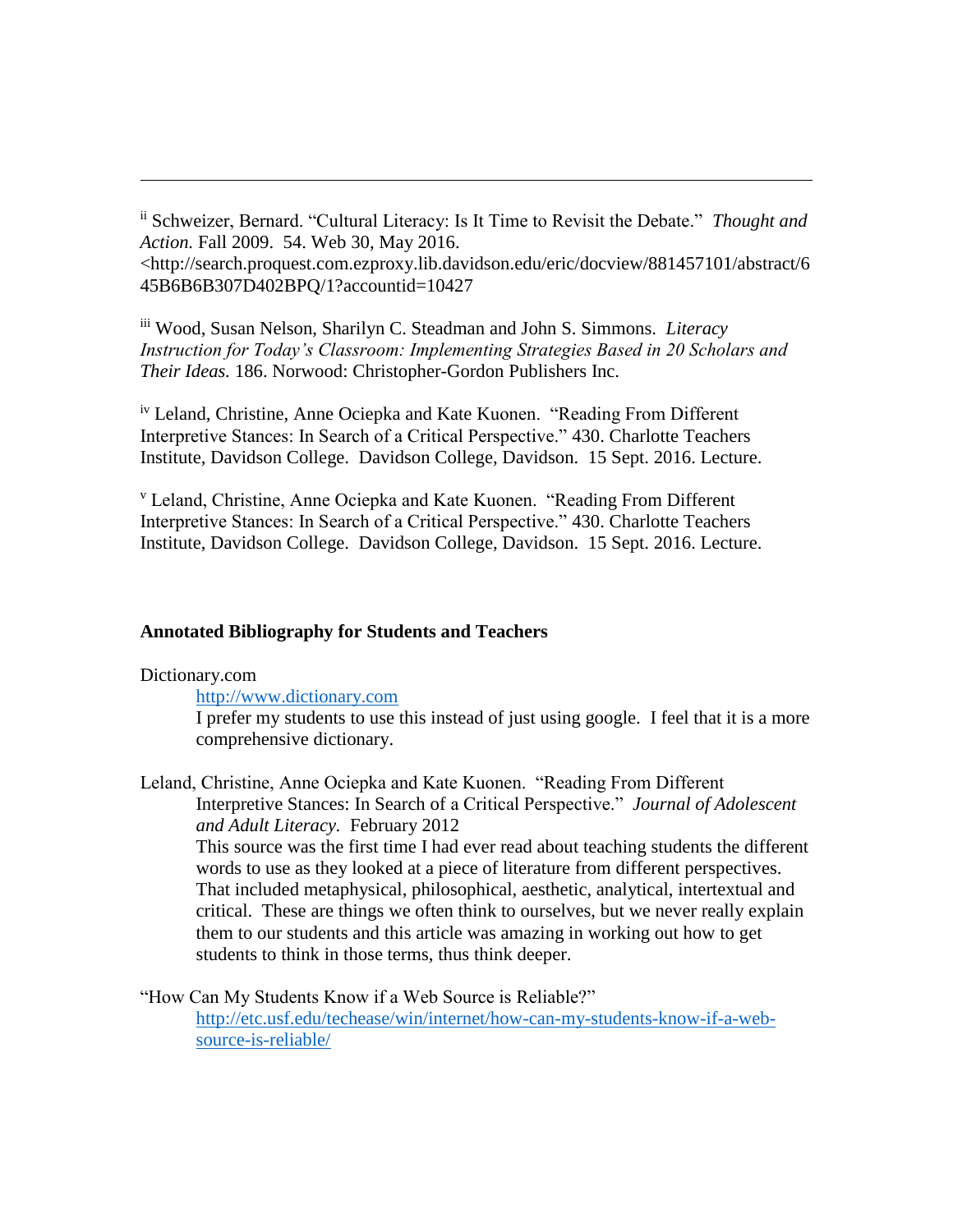This is a source I found to enhance the lesson on reliability and to give the students a sort of check list to have in hard copy. It gives 8 points on telling if a source is reliable.

O'Brien, Tim. *The Things They Carried.* New York: Houghton Mifflin Harcourt. 1990. This is the novel that the students will read about the Vietnam War. It is great for a class with a lot of absences because the students to do not have to read all of the chapters to be able to follow what is going on in each chapter.

Robertson, Joanne Marie. "Revitalizing Language Arts Instruction Through Inquiry Projects." *Language [and Literacy Spectrum](javascript:__doLinkPostBack()*, v18 p52-66 2008. 15 pp. Web. 30 May 2016 [http://web.a.ebscohost.com/ehost/detail/detail?vid=5&sid=041f9003-](http://web.a.ebscohost.com/ehost/detail/detail?vid=5&sid=041f9003-3231-4943-a150-e745950e37be%40sessionmgr4003&hid=4209&bdata=JkF1dGhUeXBlPWlwLGN1c3R1aWQmY3VzdGlkPXM4NDU1ODYxJnNpdGU9ZWhvc3QtbGl2ZSZzY29wZT1zaXRl#AN=EJ1059646&db=eric) [3231-4943-a150](http://web.a.ebscohost.com/ehost/detail/detail?vid=5&sid=041f9003-3231-4943-a150-e745950e37be%40sessionmgr4003&hid=4209&bdata=JkF1dGhUeXBlPWlwLGN1c3R1aWQmY3VzdGlkPXM4NDU1ODYxJnNpdGU9ZWhvc3QtbGl2ZSZzY29wZT1zaXRl#AN=EJ1059646&db=eric) [e745950e37be%40sessionmgr4003&hid=4209&bdata=JkF1dGhUeXBlPWlwLG](http://web.a.ebscohost.com/ehost/detail/detail?vid=5&sid=041f9003-3231-4943-a150-e745950e37be%40sessionmgr4003&hid=4209&bdata=JkF1dGhUeXBlPWlwLGN1c3R1aWQmY3VzdGlkPXM4NDU1ODYxJnNpdGU9ZWhvc3QtbGl2ZSZzY29wZT1zaXRl#AN=EJ1059646&db=eric) [N1c3R1aWQmY3VzdGlkPXM4NDU1ODYxJnNpdGU9ZWhvc3QtbGl2ZSZzY](http://web.a.ebscohost.com/ehost/detail/detail?vid=5&sid=041f9003-3231-4943-a150-e745950e37be%40sessionmgr4003&hid=4209&bdata=JkF1dGhUeXBlPWlwLGN1c3R1aWQmY3VzdGlkPXM4NDU1ODYxJnNpdGU9ZWhvc3QtbGl2ZSZzY29wZT1zaXRl#AN=EJ1059646&db=eric) [29wZT1zaXRl#AN=EJ1059646&db=eric](http://web.a.ebscohost.com/ehost/detail/detail?vid=5&sid=041f9003-3231-4943-a150-e745950e37be%40sessionmgr4003&hid=4209&bdata=JkF1dGhUeXBlPWlwLGN1c3R1aWQmY3VzdGlkPXM4NDU1ODYxJnNpdGU9ZWhvc3QtbGl2ZSZzY29wZT1zaXRl#AN=EJ1059646&db=eric) 

Although I did not cite this source, I found it helped with planning the visual part of my students projects, so we shared parts of it in small group, so that they understood what I was wanting from them when they produced the visual.

Schweizer, Bernard. *"*Cultural Literacy: Is it Time to Revisit the Debate?" *Though and Action.* Fall 2009. Pg. 51-56. Web. 30 May 2016[.http://search.proquest.com.ezproxy.lib.davidson.edu/eric/docview/88145710](http://search.proquest.com.ezproxy.lib.davidson.edu/eric/docview/881457101/abstract/645B6B6B307D402BPQ/1?accountid=10427) [1/abstract/645B6B6B307D402BPQ/1?accountid=10427](http://search.proquest.com.ezproxy.lib.davidson.edu/eric/docview/881457101/abstract/645B6B6B307D402BPQ/1?accountid=10427)  This source was useful in my planning. It helped to understand the idea of cultural literacy and if it was important to what I was trying to help my students learn. Schwiezer gave both sides of the argument and it helped to understand what

Cultural Literacy was all about.

"The Only Way You Ever Have to Teach Theme." Web. 24 Sept. 2016. <https://www.youtube.com/watch?v=9H6GCe7hmmA>This is one of those YouTube videos that I found very useful in helping my students to theme. It breaks it down and has the students work theme through using topics to expand into themes.

Thesaurus.com [http://www.thesaurus.com](http://www.thesaurus.com/)

 $\overline{\phantom{a}}$ 

A companion that is just a tab away when at Dictionary.com. I always make my students give one synonym and one antonyms.

Wood, Susan Nelson, Sharilyn C. Steadman and John S. Simmons. *Literacy Instruction for Today's Classroom: Implementing Strategies based on 20 Scholars and Their Ideas.* Norwood: Christopher-Gordon Publishers. 2010.